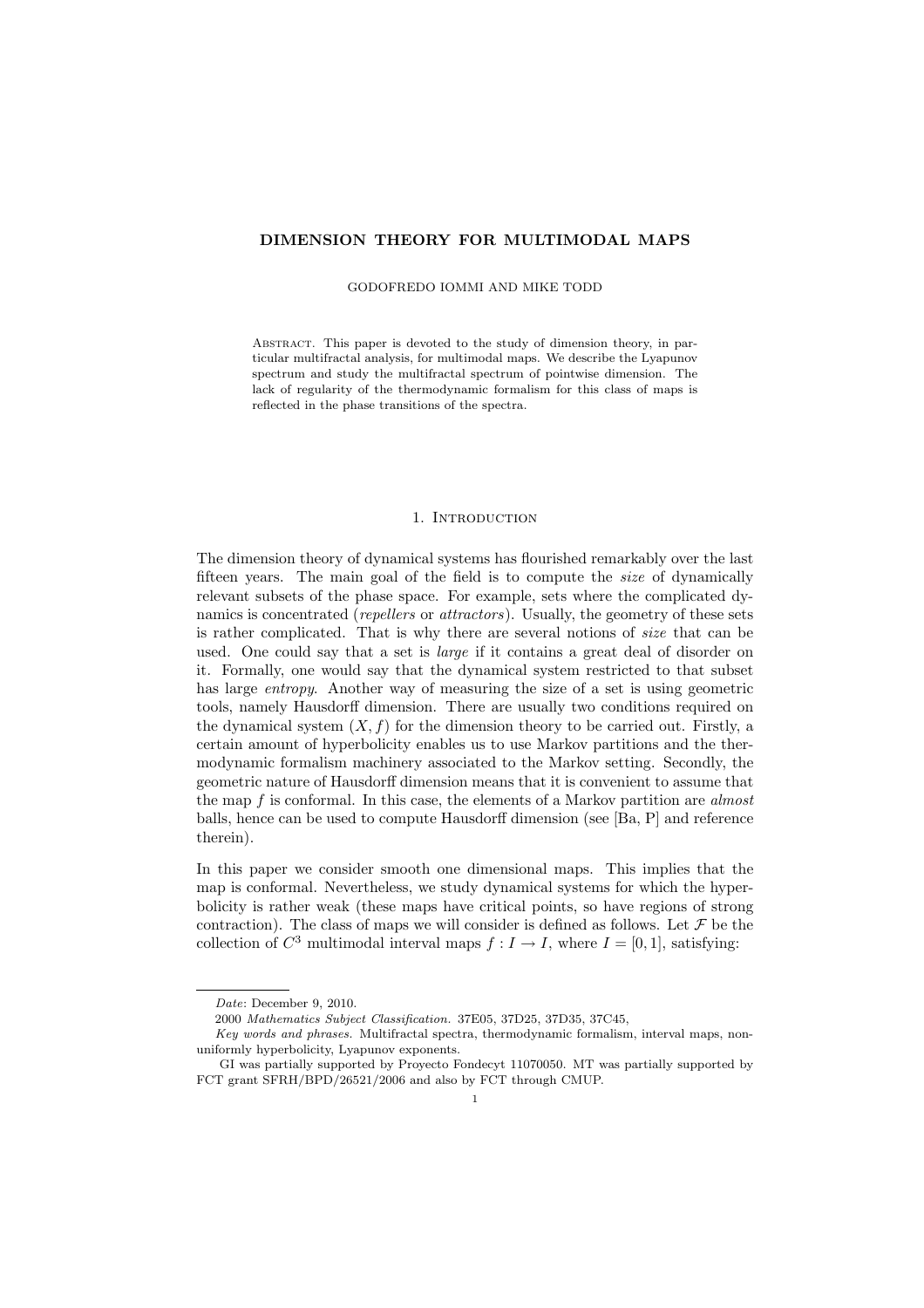- a) the critical set  $\mathcal{C}r = \mathcal{C}r(f)$  consists of finitely many critical points c with critical order  $1 < \ell_c < \infty$ , i.e., there exists a neighbourhood  $U_c$  of c and a  $C^3$ diffeomorphism  $g_c: U_c \to g_c(U_c)$  with  $g_c(c) = 0$   $f(x) = f(c) \pm |g_c(x)|^{\ell_c}$ ;
- b) f has no parabolic cycles;
- c)  $f$  is topologically transitive on  $I$ ;
- d)  $f^{n}(\mathcal{C}r) \cap f^{m}(\mathcal{C}r) = \emptyset$  for  $m \neq n$ .

Note that by [SV, Theorem C], condition b) allows us to apply the Koebe distortion theorem. Alternatively, we could assume that maps in  $\mathcal F$  have negative Schwarzian derivative, since this added to the transitivity assumption implies that there are no parabolic cycles. We refer to [IT, Remarks 1.1 and 1.2] for more information on this type of family of maps. The thermodynamic formalism for these maps was studied in [IT]. We proved that in an interval of the form  $(-\infty, t^+)$  for some  $t^+ > 0$ , the pressure function  $t \to P(-t \log |Df|)$  is strictly convex,  $C^1$  and the 'natural/geometric' potential  $x \mapsto -t \log |Df(x)|$  has a unique equilibrium state (see Section 3.1 for precise definitions and statements). In particular in the interval  $(-\infty, t^+)$  the thermodynamic formalism has similar properties as in the uniformly hyperbolic case. In the interval  $(t^+, \infty)$  the pressure function is linear. Therefore, at the point  $t = t^+$  it exhibits a so-called *first order phase transition*, that is a point where the pressure is not smooth. This lack of regularity is closely related to the different modes of recurrence of the system (see [S1, S2]).

We will be interested in a particular class of maps belonging to  $\mathcal{F}$ . Indeed, let  $\mathcal{F}_q \subset \mathcal{F}$  be the collection of maps  $f: I \to I$  satisfying the growth condition

$$
\lim_{n \to \infty} |Df^n(f(c))| \to \infty
$$
 (1)

for all critical points c. By [BRSS], maps satisfying this condition have an absolutely continuous invariant probability measure (acip)  $\mu \ll m$  where m denotes Lebesgue measure; we will often denote this measure by  $\mu_{ac}$ .

This paper is devoted to the study of the dimension theory for maps in  $\mathcal{F}_q$ . In particular, we are interested in its multifractal analysis (see Section 2 for precise definitions). Our first goal is to describe the Lyapunov spectrum (see Section 2 for precise definitions). Making use of the thermodynamic formalism we are able to describe the size (Hausdorff dimension) of the level sets determined by the Lyapunov exponent of these maps. We denote by  $J(\lambda)$  the set of points having  $\lambda$  as Lyapunov exponent. Dynamical and geometric features are captured in this decomposition. We next state our first main theorem: the set A is defined in Section 4.

**Theorem A.** Suppose that  $f \in \mathcal{F}_g$ . Then for all  $\lambda \in \mathbb{R} \setminus A$ ,

$$
L(\lambda) := \dim_H(J(\lambda)) = \frac{1}{\lambda} \inf_{t \in \mathbb{R}} \left( P(-t \log |Df|) + t\lambda \right).
$$

As we will see later, the definition of the set A means that if in addition, the map  $f \in \mathcal{F}_q$  is unimodal, then the above formula holds for every  $\lambda \neq 0$ . Theorem A implies that the function  $\lambda \mapsto \lambda \dim_H(J(\lambda))$  is the Legendre-Fenchel transform of the pressure function  $t \mapsto P(-t \log |Df|)$ . The lack of hyperbolicity of  $f \in \mathcal{F}_q$  is reflected in the lack of regularity of the pressure functions (i.e., the presence of *phase*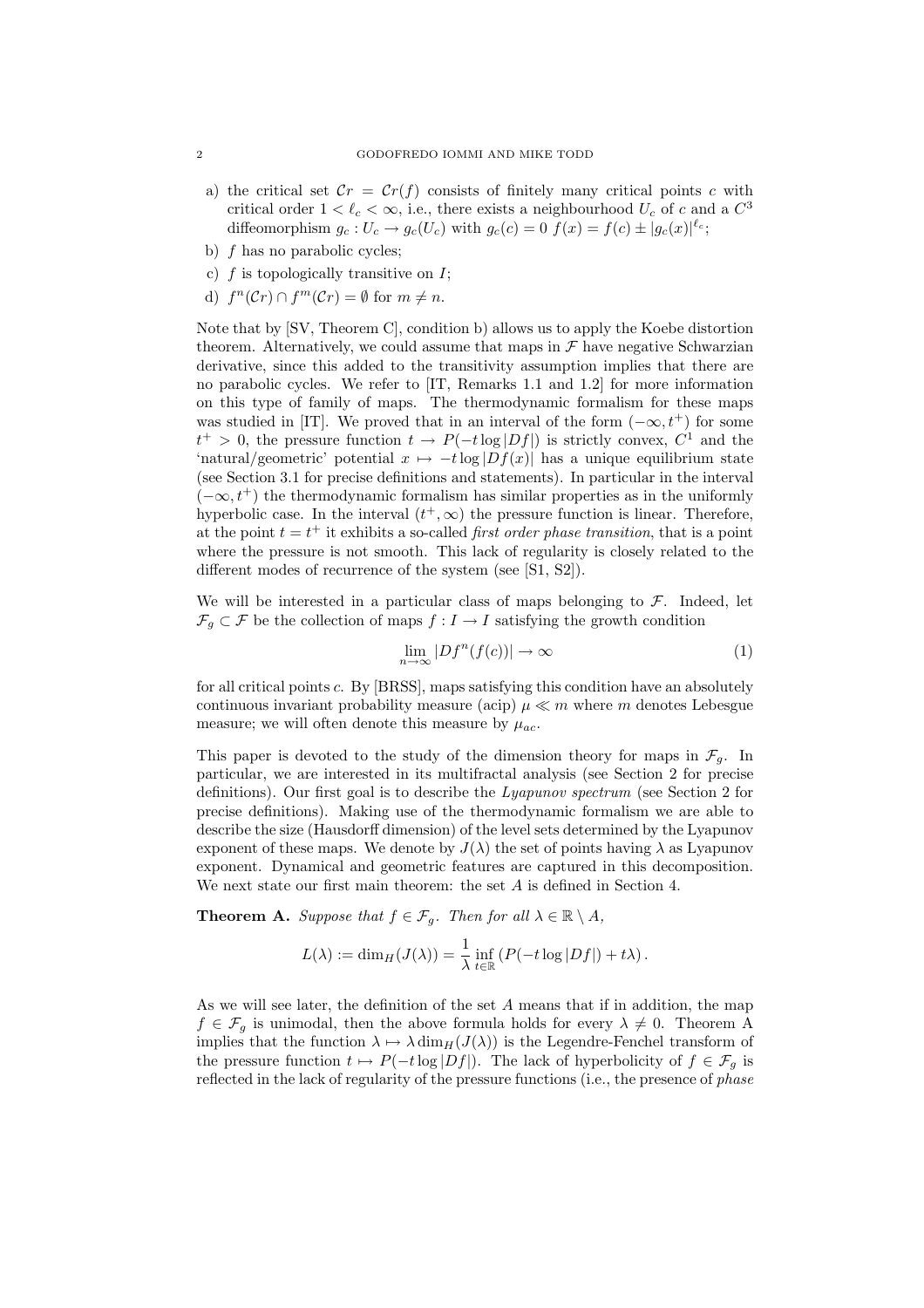transitions). Therefore, the Lyapunov spectrum keeps track of all the changes in the recurrence modes of the system (see [S2]).

Theorem A has been proved in different settings with different assumptions on the hyperbolicity of the system. For example, for the Gauss map it was proved by Kesseböhmer and Stratmann [KeS]; for maps with parabolic fixed points related results were shown in [BaI, GR, JR, KeS, Na, PolW]; and for maps with countably many branches and parabolic fixed points this was shown by Iommi [I2]. For rational maps on the complex plane a similar result was recently shown by Gelfert, Przytycki and Rams [GPR].

We also study the multifractal spectrum of the pointwise dimension of equilibrium measures for Hölder potentials. The first thing that needs to be proved is that in this non-uniformly hyperbolic setting, Hölder potentials have unique equilibrium states. We study the pointwise dimension for equilibrium states for  $\varphi$  through the analysis of potentials of the form  $-t \log |Df| + s\varphi$ . See [P] for a general account of this approach. So for example, as shown in Section 6, using [IT], we obtain:

**Theorem 1.1.** Suppose  $f \in \mathcal{F}_g$  and  $\varphi : I \to \mathbb{R}$  is a Hölder potential with  $\varphi < P(\varphi)$ . Then there exists  $\varepsilon > 0$  such that for each  $t \in (-\varepsilon, \varepsilon)$  there is a unique equilibrium state  $\mu_{\varphi+t \log|Df|}$  for  $(I, f, \varphi+t \log|Df|)$ . Moreover  $h(\mu_{\varphi+t \log|Df|}) > 0$ .

This theorem was proved by Bruin and Todd [BT1] for a narrower range of potentials  $\varphi$ : potentials not too far from the constant function. So in some ways the above theorem is an improvement on Bruin and Todd's results. However, we note that the statistical properties of the equilibrium states in [BT1] and the relevant properties of the pressure function are stronger.

**Remark 1.1.** Existence of a 'conformal measure' for the Hölder potential  $\varphi$  as in Theorem 1.1 follows from [DU] as well as [K1]; and uniqueness of both the conformal measure and its accompanying equilibrium state follow as in [D, Theorem 8], see also [IT]. For a discussion of the different classes of smoothness of potentials required to guarantee the existence of equilibrium states see [BT1, Section 1].

We describe the multifractal decomposition induced by the pointwise dimension of equilibrium measures for Hölder potentials (see Section 2 for precise definitions). When considering uniformly hyperbolic dynamical systems and Hölder potentials, the multifractal spectrum of pointwise dimension is very regular, indeed it has bounded domain, it is strictly concave and real analytic (see [P, Chapter 7]). In our setting the multifractal spectrum can exhibit different behaviour. Not only can it have unbounded domain, but it can also have points where it is not analytic and sub-intervals where it is not strictly concave. This is a consequence of the lack of hyperbolicity of our dynamical systems and of the following result (see Section 7). Given  $(I, f, \varphi)$  we let  $\mu_{\varphi}$  be the equilibrium state and denote

$$
T_{\varphi}(q) := \inf \{ t \in \mathbb{R} : P(-t \log |Df| + q\varphi) = 0 \}.
$$

We show in Section 6 that this function is  $C^1$  and strictly convex in an interval  $(q_{\varphi}^-, q_{\varphi}^+)$ . The size of this interval is discussed in Section 6 and in Remark 7.1. We let  $\mathfrak{D}_{\mu_{\varphi}}(\alpha)$  be the multifractal spectrum of pointwise dimension (see Section 5 for definitions). Note that in [T, Theorem A] it was necessary to restrict the results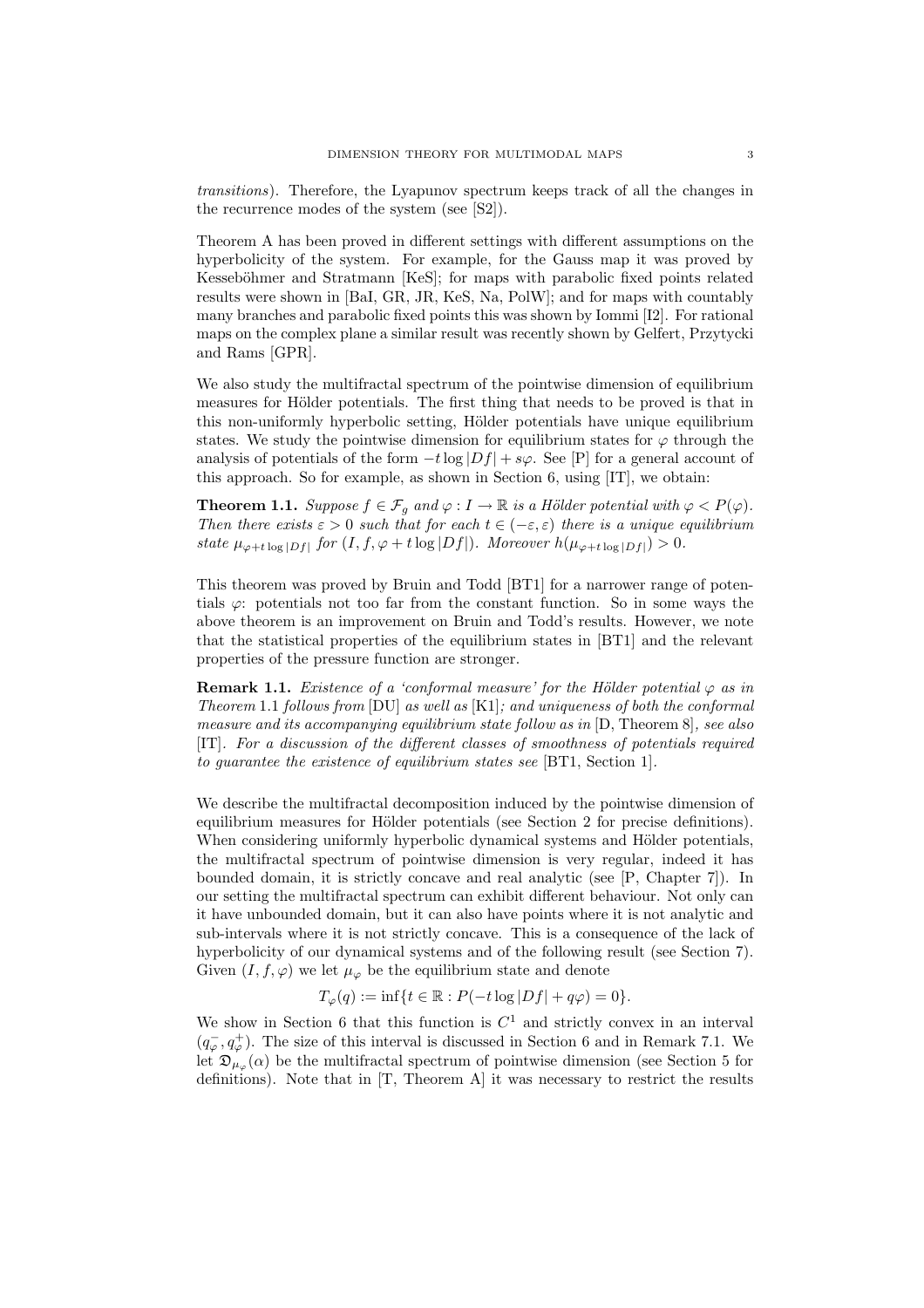to points with positive pointwise upper Lyapunov exponent. In the next result we are able to remove this restriction by results of [RS]. For further discussion of the condition that  $\mu_{\varphi}$  is not absolutely continuous with respect to the Lebesgue measure see Section 7.

**Theorem B.** Suppose that  $f \in \mathcal{F}_g$  and  $\varphi : I \to \mathbb{R}$  is a Hölder potential with  $\varphi \langle P \rangle = 0$ . If  $\mu_{\varphi}$  is not absolutely continuous with respect to the Lebesgue measure then the dimension spectrum satisfies

$$
\mathfrak{D}_{\mu_{\varphi}}(\alpha)=\inf_{q\in\mathbb{R}}\left(T_{\varphi}(q)+q\alpha\right)
$$

for all  $\alpha \in (-DT_{\varphi}(q_{\varphi}^+), -D^+T_{\varphi}(q_{\varphi}^-)).$ 

This formula for the dimension spectrum was first rigorously proved by Olsen [O] and by Pesin and Weiss [PW] for uniformly hyperbolic maps and for Gibbs measures. The case of the Manneville Pomeau map (non-uniformly hyperbolic map) was studied by Nakaishi [Na], by Pollicott and Wiess [PolW] and by Jordan and Rams [JR]. The case of Horseshoes with a parabolic fixed point was considered in Barreira and Iommi [BaI]. Multifractal analysis of pointwise dimension was also considered in the countable Markov shift setting by Hanus, Mauldin and Urbański and [HMU] and by Iommi [I1]. For general piecewise continuous maps, analysis of this type was addressed in [HRS]. For multimodal maps the multifractal analysis of pointwise dimension study began with the work of Todd [T].

As in  $[T]$ , the main tool we use to prove our results is a family of so-called *inducing* schemes, which are explained in Section 3.2 and in greater detail in the appendix. These are dynamical systems associated to f which on the one hand have better expansion and hyperbolicity properties but on the other, are defined on a noncompact space. We translate our problems to this setting, solve it there and then push the results back into the original system. We use the fact that  $f \in \mathcal{F}_q$  to ensure that this process does not miss too many points.

The structure of the paper. In Section 2 we define the notions we will use from dimension theory. In Section 3 we define the ideas we need from thermodynamic formalism, introduce our inducing schemes and then discuss thermodynamic formalism for inducing schemes. In Section 4 we prove Theorem A. We give some basic ideas for the dimension spectrum in Section 5. We set up the proof of Theorem B in Section 6 and then prove the theorem in Section 7. In the appendix we give the necessary results from [T].

Acknowledgements. MT would like to thank the maths department of Pontificia Universidad Católica de Chile, where some of this work was carried out, for their hospitality. Both authors would like to thank J. Rivera-Letelier for useful conversations and H. Bruin, N. Dobbs and W. Shen for useful remarks. Finally, we would like to thank the anonymous referees, in particular for pointing out an error in Lemma 4.2 of a previous version of this paper.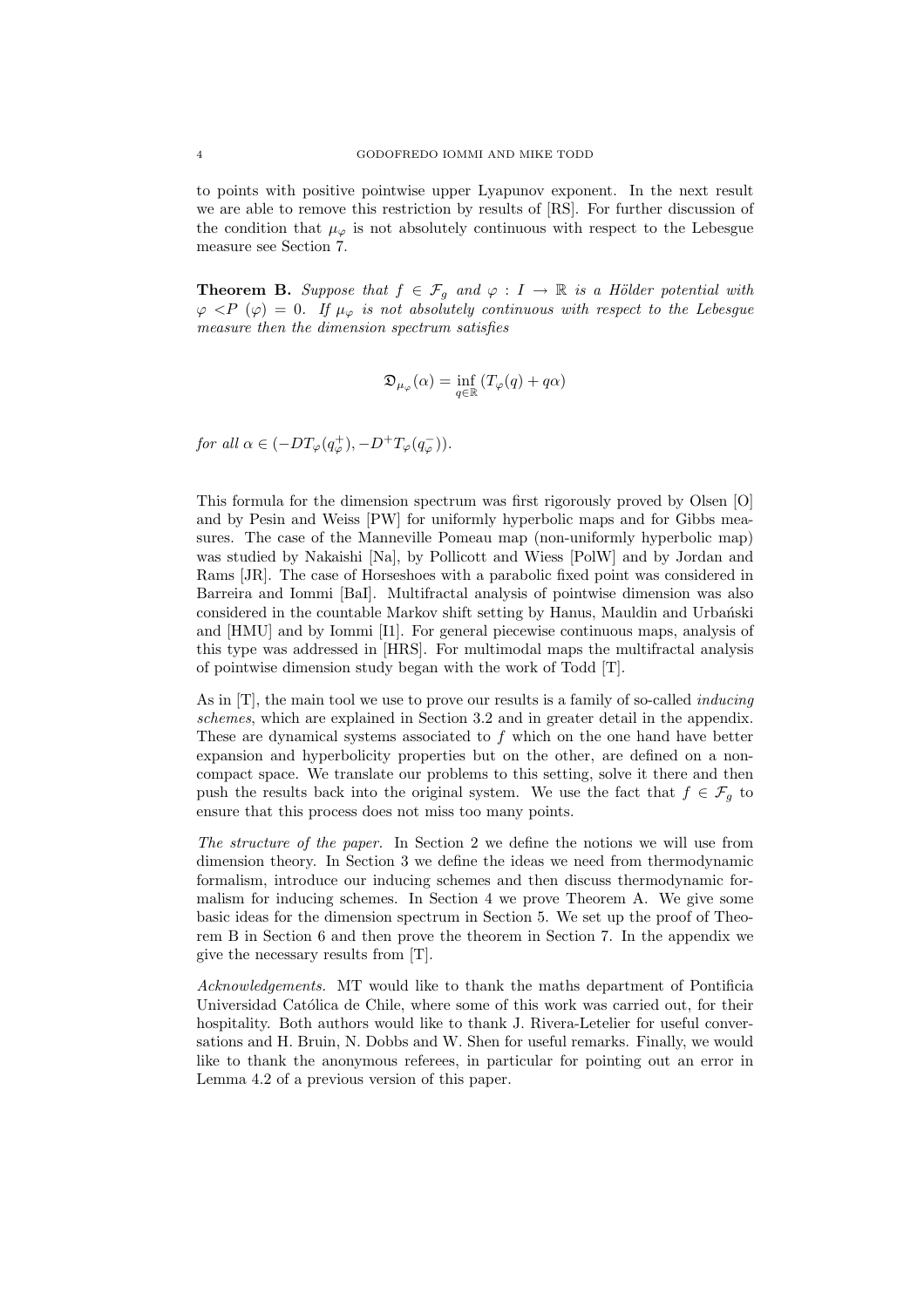#### 2. Preliminaries: dimension theory

Here we recall basic definitions and results from dimension theory (see [P] and [PrU] for details). A countable collection of sets  $\{U_i\}_{i\in\mathbb{N}}$  is called a  $\delta$ -cover of  $F\subset\mathbb{R}$  if  $F \subset \bigcup_{i \in \mathbb{N}} U_i$ , and  $U_i$  has diameter  $|U_i|$  at most  $\delta$  for every  $i \in \mathbb{N}$ . Let  $s > 0$ , we define

$$
\mathcal{H}^s(F) := \lim_{\delta \to 0} \inf \left\{ \sum_{i=1}^{\infty} |U_i|^s : \{U_i\}_i \text{ a } \delta\text{-cover of } F \right\}.
$$

The Hausdorff dimension of the set  $F$  is defined by

$$
\dim_H(F):=\inf\left\{s>0:\mathcal{H}^s(F)=0\right\}.
$$

Given a finite Borel measure  $\mu$  in F, the *pointwise dimension* of  $\mu$  at the point x is defined by

$$
d_{\mu}(x) := \lim_{r \to 0} \frac{\log \mu(B(x, r))}{\log r},
$$

whenever the limit exists, where  $B(x, r)$  is the ball at x of radius r. This function describes the power law behaviour of  $\mu(B(x, r))$  as  $r \to 0$ , that is

$$
\mu(B(x,r)) \sim r^{d_{\mu}(x)}.
$$

The pointwise dimension quantifies how concentrated a measure is around a point: the larger it is the less concentrated the measure is around that point. Note that if  $\mu$  is an atomic measure supported at the point  $x_0$  then  $d_{\mu}(x_0) = 0$  and if  $x_1 \neq x_0$ then  $d_{\mu}(x_1) = \infty$ .

The following propositions relating the pointwise dimension with the Hausdorff dimension can be found in [P, Chapter 2 p.42].

**Proposition 2.1.** Given a finite Borel measure  $\mu$ , if  $d_{\mu}(x) \leq d$  for every  $x \in F$ , then  $\dim_H(F) \leq d$ .

The Hausdorff dimension of the measure  $\mu$  is defined by

$$
\dim_H(\mu) := \inf \left\{ \dim_H(Z) : \mu(Z) = 1 \right\}.
$$

**Proposition 2.2.** Given a finite Borel measure  $\mu$ , if  $d_{\mu}(x) = d$  for  $\mu$ -almost every  $x \in F$ , then  $\dim_H(\mu) = d$ .

In this paper we will be interested in several types of multifractal spectra. In order to give a unified definition of the objects and of the problem we will present the general concept of multifractal analysis as developed by Barreira, Pesin and Schmeling [BPS] (see also [Ba, Chapter 7]).

Consider a function  $g: Y \to [-\infty, +\infty]$ , where Y is a subset of the space X. The level sets induced by the function  $g$  are defined by

$$
K_g(\alpha) = \{x \in Y : g(x) = \alpha\}.
$$

Since they are pairwise disjoint they induce the multifractal decomposition

$$
X = (X \setminus Y) \cup \bigcup_{\alpha \in [-\infty, +\infty]} K_g(\alpha).
$$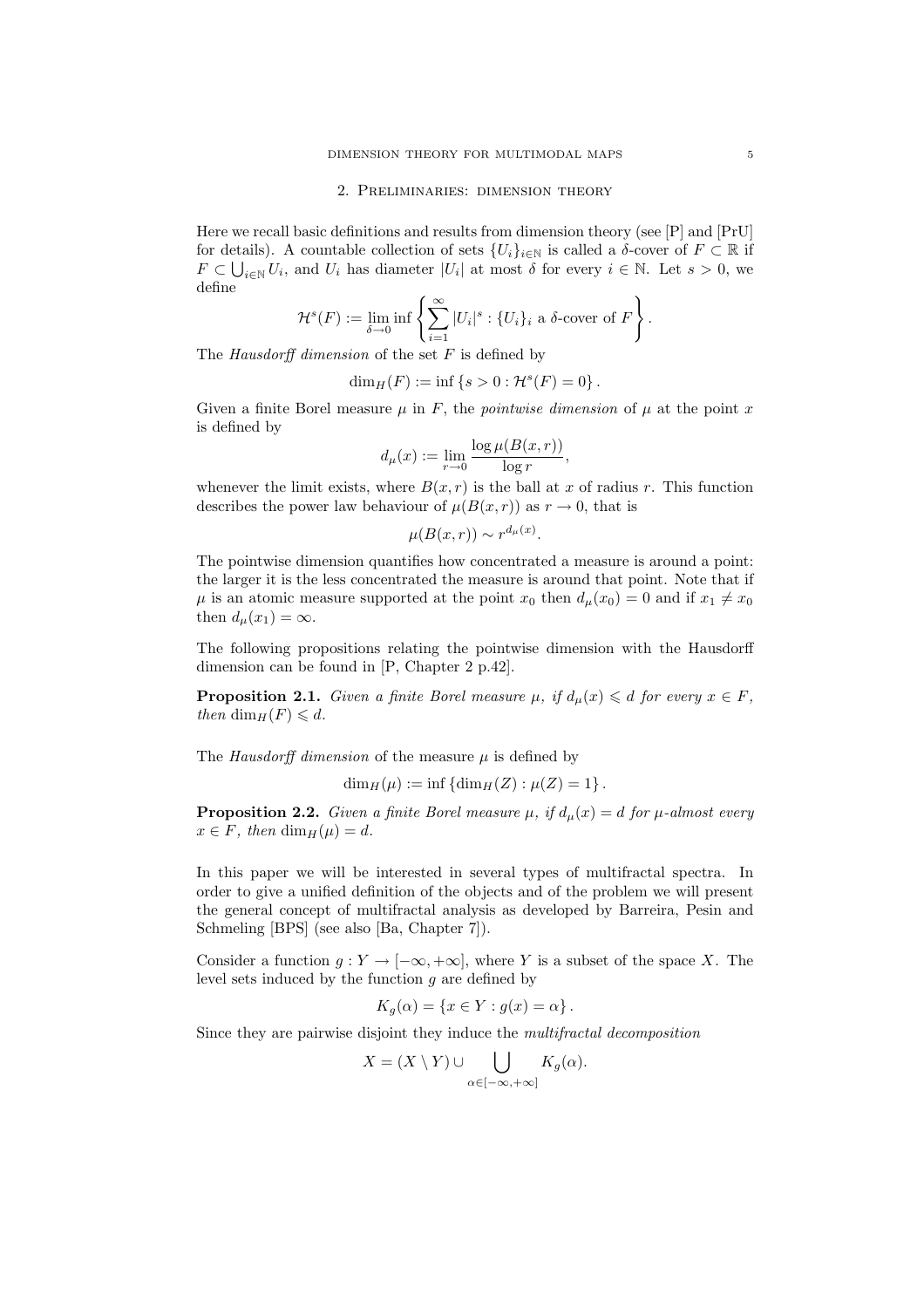Let  $G$  be a real function defined on the set of subsets of  $X$ . The *multifractal* spectrum  $S : [-\infty, +\infty] \to \mathbb{R}$  is the function that encodes the decomposition given by g by means of the function  $G$ , that is

$$
\mathcal{S}(\alpha) = G(K_g(\alpha)).
$$

We stress that in this definition no dynamical system is involved. The functions g that we will consider are related to the dynamics of a certain systems and are, in general, only measurable functions. Hence, the multifractal decomposition is rather complicated. Given a multimodal map  $f: I \to I$  (our dynamical system) the functions  $g$  that we will consider in this paper are:

(1) The Lyapunov exponent, that is the function defined by

$$
\lambda(x) = \lim_{n \to \infty} \frac{1}{n} \log |Df^n(x)|,
$$

whenever the limit exits.

(2) The *pointwise dimension* of an equilibrium state  $\mu$ .

The function G we will consider here is the Hausdorff dimension. Note that we could also use entropy as a way of measuring the size of sets.

# 3. Preliminaries: thermodynamic formalism and inducing schemes

In this section we will introduce some ideas from thermodynamic formalism. Then we will discuss inducing schemes, and finally we bring these together in thermodynamic formalism for countable Markov shifts.

3.1. **Thermodynamic formalism.** Let f be a map of a metric space  $(I, d)$ , denote by  $\mathcal{M}_f$  the set of f−invariant probability measures. Let  $\varphi: I \to [-\infty, \infty]$  be a potential. The topological pressure of  $\varphi$  with respect to f is defined by

$$
P_f(\varphi) = P(\varphi) = \sup \left\{ h(\mu) + \int \varphi \, d\mu : \mu \in \mathcal{M}_f \text{ and } -\int \varphi \, d\mu < \infty \right\},\
$$

where  $h(\mu)$  denotes the measure theoretic entropy of f with respect to  $\mu$ . The pressure function  $t \to P(t\varphi)$  is convex, being the supremum of convex functions (see [Wa, Chapter 9] and [K3] for other properties of the pressure).

A measure  $\mu_{\varphi} \in \mathcal{M}_f$  is called an *equilibrium state* for  $\varphi$  if it satisfies:

$$
P(\varphi) = h(\mu_{\varphi}) + \int \varphi \, d\mu_{\varphi}.
$$

For  $\mu \in \mathcal{M}_f$  we define the Lyapunov exponent of  $\mu$  as

$$
\lambda(\mu) = \lambda_f(\mu) := \int \log |Df| \ d\mu.
$$

We say that a measure m is  $\varphi$ -conformal if for any Borel set A such that  $f : A \to$  $f(A)$  is injective,

$$
m(f(A)) = \int_A e^{-\varphi} dm.
$$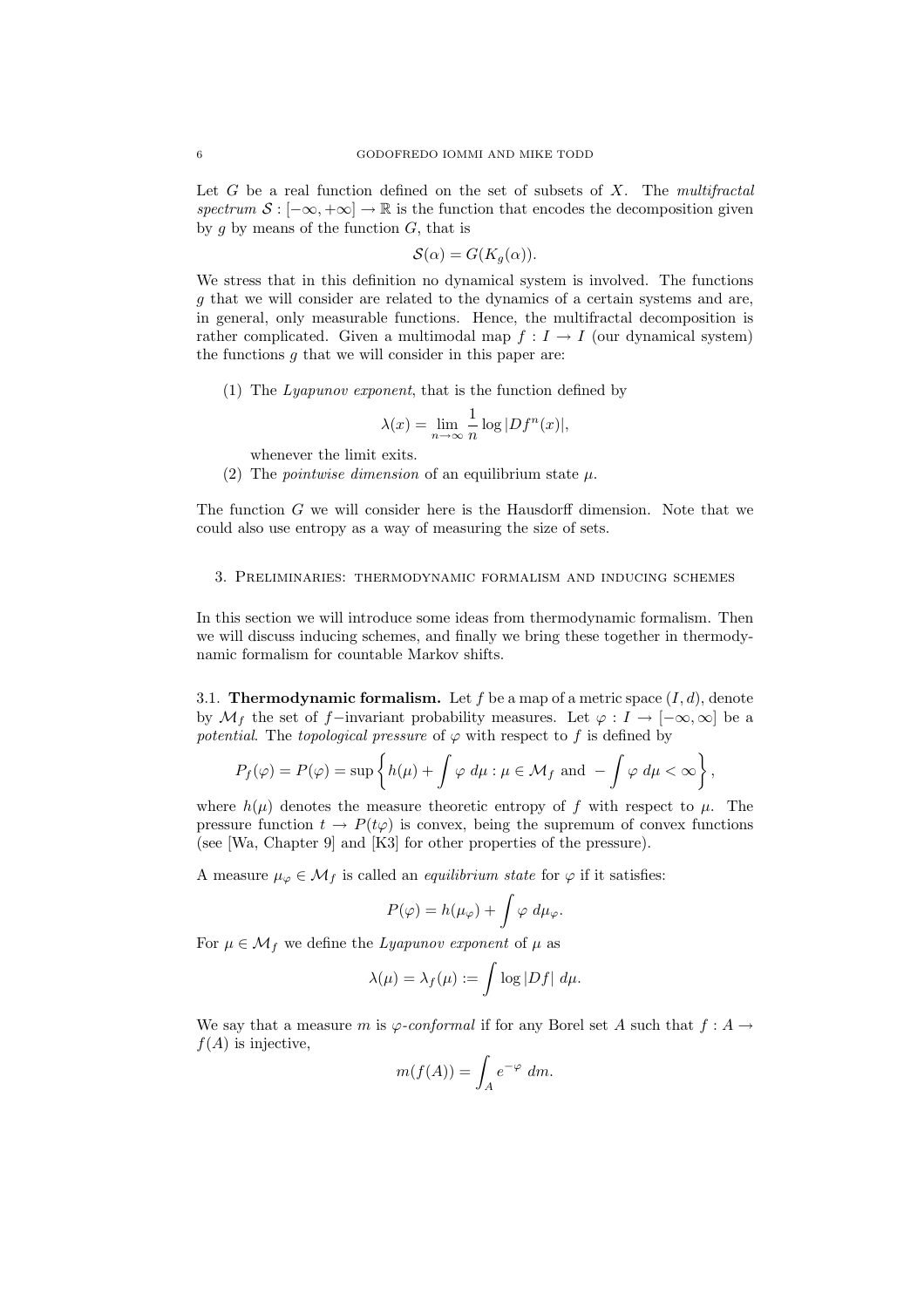The following two theorems regarding existence and uniqueness of equilibrium states and the regularity of the pressure function are Theorems A and B of [IT].

**Theorem 3.1.** Let  $f \in \mathcal{F}$ . Then there exists  $t^+ \in (0, +\infty]$  such that if  $t \in (-\infty, t^+)$ there exists a unique equilibrium measure  $\mu_t$  for the potential  $-t \log |Df|$ . Moreover, the measure  $\mu_t$  has positive Lyapunov exponent.

We define the pressure function  $p(t) := P(-t \log |Df|)$ .

**Theorem 3.2.** Let  $f \in \mathcal{F}$ . Then for  $t^+$  as in Theorem 3.1, if  $t \in (-\infty, t^+)$  then the pressure function  $t \mapsto p(t)$  is strictly convex, decreasing and  $C^1$ .

**Remark 3.1.** The constant  $t^+$  can be defined as

$$
t^+ := \sup\{t : p(t) > -\lambda_m t\},\
$$

where  $\lambda_m$  is the minimal Lyapunov exponent of measures defined below in equation (4). As in [IT, Section 9],  $f \in \mathcal{F}_g$  implies  $t^+ \geq 1$ .

3.2. Inducing schemes. A strategy used to study multimodal maps  $f \in \mathcal{F}$ , considering that they lack Markov structure and expansiveness, is to consider a generalisation of the first return map. These maps are expanding and are Markov (although over a countable alphabet). The price one has to pay is to loss compactness. The idea is to study the inducing scheme and then to translate the results into the original system.

We say that  $(X, F, \tau)$  is an *inducing scheme* for  $(I, f)$  if

- X is an interval containing a finite or countable collection of disjoint intervals  $X_i$ such that F maps each  $X_i$  diffeomorphically onto X, with bounded distortion (i.e. there exists  $K > 0$  so that for all i and  $x, y \in X_i$ ,  $1/K \leqslant DF(x)/DF(y) \leqslant$  $K);$
- $\tau |_{X_i} = \tau_i$  for some  $\tau_i \in \mathbb{N}$  and  $F|_{X_i} = f^{\tau_i}$ . If  $x \notin \bigcup_i X_i$  then  $\tau(x) = \infty$ .

The function  $\tau : \bigcup_i X_i \to \mathbb{N}$  is called the *inducing time*. It may happen that  $\tau(x)$ is the first return time of  $x$  to  $X$ , but that is certainly not the general case. For ease of notation, we will frequently write  $(X, F) = (X, F, \tau)$ . We denote the set of points  $x \in I$  for which there exists  $k \in \mathbb{N}$  such that  $\tau(F^n(f^k(x))) < \infty$  for all  $n \in \mathbb{N}$ by  $(X, F)^\infty$ .

Given  $(I, f)$  and a potential  $\varphi$ , the next definition gives us the relevant potentials for an inducing scheme for f.

**Definition 3.1.** Let  $(X, F, \tau)$  be an inducing scheme for the map f. Then for a potential  $\varphi: I \to \mathbb{R}$ , the induced potential  $\Phi$  for  $(X, F, \tau)$  is given by

$$
\Phi(x) = \Phi^F(x) := \varphi(x) + \cdots + \varphi \circ f^{\tau(x)-1}(x).
$$

For example, for the geometric potential log  $|Df|$ , the induced potential for a scheme  $(X, F)$  is  $log |DF|$ .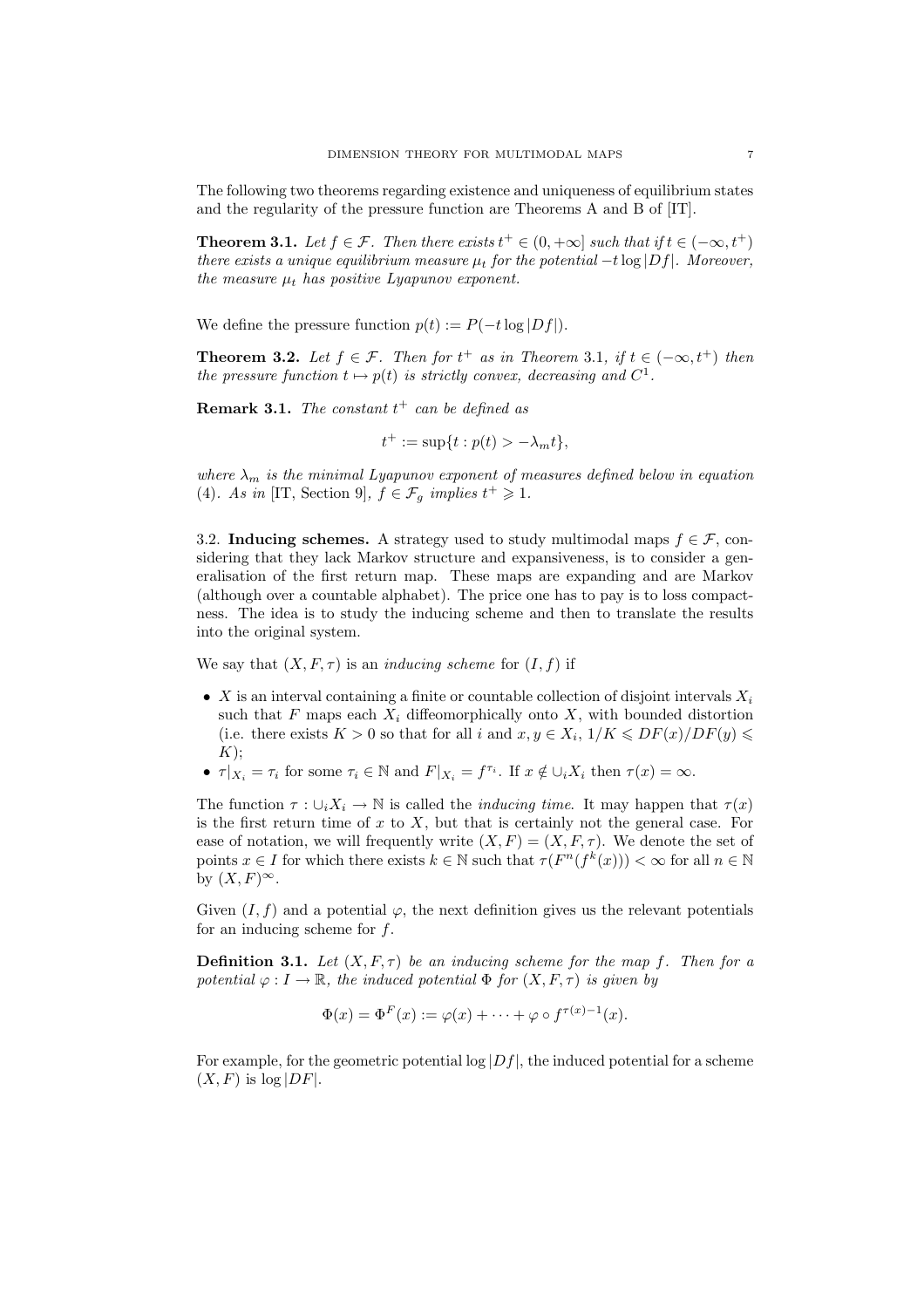Given an inducing scheme  $(X, F, \tau)$ , we say that a measure  $\mu_F$  is a lift of  $\mu$  if for all  $\mu$ -measurable subsets  $A \subset I$ ,

$$
\mu(A) = \frac{1}{\int_X \tau \, d\mu_F} \sum_i \sum_{k=0}^{\tau_i - 1} \mu_F(X_i \cap f^{-k}(A)). \tag{2}
$$

Conversely, given a measure  $\mu_F$  for  $(X, F, \tau)$ , we say that  $\mu_F$  projects to  $\mu$  if (2) holds. We call a measure  $\mu$  compatible to the inducing scheme  $(X, F, \tau)$  if

- $\mu(X) > 0$  and  $\mu(X \setminus (X, F)^\infty) = 0$ ; and
- there exists a measure  $\mu_F$  which projects to  $\mu$  by (2): in particular  $\int_X \tau \ d\mu_F$  < ∞.

The following result can be proved using [T] (see also [BT2]). We provide a proof in the appendix for completeness.

**Theorem 3.3.** Let  $f \in \mathcal{F}$ . There exist a countable collection  $\{(X^n, F_n)\}_n$  of *inducing schemes with*  $\partial X^n \notin (X^n, F_n)^\infty$  *such that:* 

- a) any ergodic invariant probability measure  $\mu$  with  $\lambda(\mu) > 0$  is compatible with one of the inducing schemes  $(X^n, F_n)$ . In particular there exists an ergodic  $F_n$ -invariant probability measure  $\mu_{F_n}$  which projects to  $\mu$  as in (2);
- b) any equilibrium state for  $-t \log|Df|$  where  $t \in \mathbb{R}$  with  $\lambda(\mu) > 0$ , or for a Hölder continuous potential  $\varphi : I \to \mathbb{R}$  with  $\varphi < P$  ( $\varphi$ ), is compatible with all inducing schemes  $(X^n, F_n)$ .
- c) if  $f \in \mathcal{F}_g$  then

$$
dim_H\Big(I\setminus (\cup_{n=1}^\infty (X^n,F_n)^\infty)\Big)=0.
$$

If  $(X, F, \tau)$  is an inducing scheme for the map f with  $\partial X \notin (X, F)^\infty$ , then the system  $F: (X, F)^\infty \to (X, F)^\infty$  is topologically conjugated to the full-shift on a countable alphabet. Hence we can transfer our study to those shifts. We explain this in the next subsection.

3.3. Countable Markov shifts. Let  $\sigma: \Sigma \to \Sigma$  be a one-sided Markov shift with a countable alphabet S. We equip  $\Sigma$  with the topology generated by the cylinder sets

$$
C_{i_0\cdots i_n} = \{x \in \Sigma : x_j = i_j \text{ for } 0 \leqslant j \leqslant n\}.
$$

Given a function  $\varphi: \Sigma \to \mathbb{R}$ , for each  $n \geq 1$  we set

$$
V_n(\varphi) = \sup \left\{ |\varphi(x) - \varphi(y)| : x, y \in \Sigma, \ x_i = y_i \text{ for } 0 \leqslant i \leqslant n - 1 \right\}.
$$

We say that  $\varphi$  has summable variation if  $\sum_{n=2}^{\infty} V_n(\varphi) < \infty$ . Clearly, if  $\varphi$  has summable variation then it is continuous. The so-called Gurevich pressure of  $\varphi$  was defined by Sarig [S1] as

$$
P_G(\varphi) := \lim_{n \to \infty} \frac{1}{n} \log \sum_{x: \sigma^n x = x} \exp \left( \sum_{i=0}^{n-1} \varphi(\sigma^i x) \right) \chi_{C_{i_0}}(x),
$$

where  $\chi_{C_{i_0}}(x)$  is the characteristic function of the cylinder  $C_{i_0} \subset \Sigma$ . We consider a special class of invariant measures. We say that  $\mu \in \mathcal{M}_{\sigma}$  is a Gibbs measure for the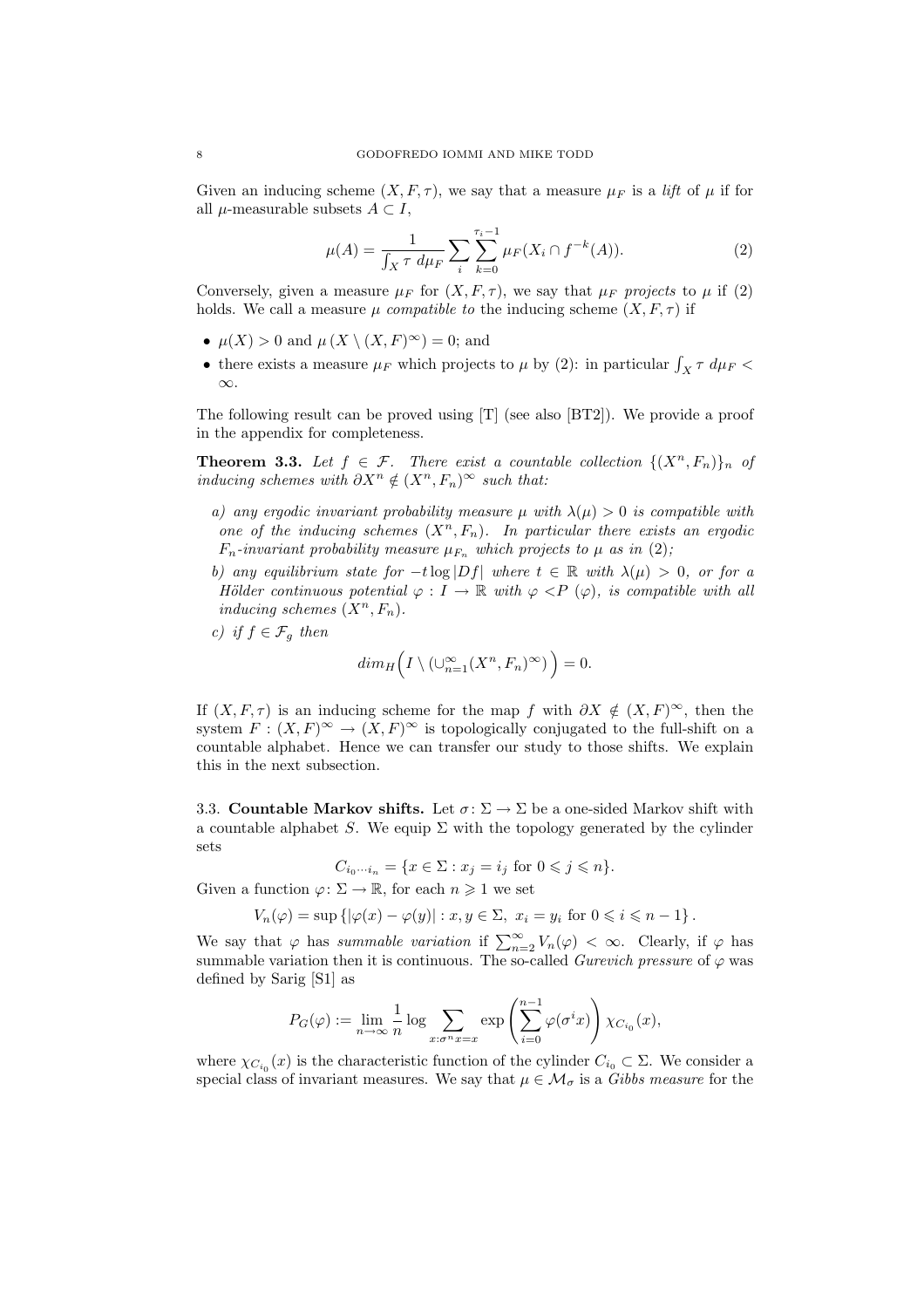function  $\varphi: \Sigma \to \mathbb{R}$  if for some constants  $P, C > 0$  and every  $n \in \mathbb{N}$  and  $x \in C_{i_0 \cdots i_n}$ we have

$$
\frac{1}{C} \leq \frac{\mu(C_{i_0 \cdots i_n})}{\exp(-nP + \sum_{i=0}^n \varphi(\sigma^k x))} \leq C. \tag{3}
$$

It was proved by Mauldin and Urbański [MU2] and by Sarig in [S3] that if  $(\Sigma, \sigma)$ is a full-shift and the function  $\varphi$  is of summable variations with finite Gurevich pressure, then it has a unique  $\varphi$ -conformal Gibbs measure  $m_{\Phi}$  along with a unique invariant Gibbs measure  $\mu_{\Phi}$ , where  $\frac{d\mu_{\Phi}}{dm_{\Phi}}$  is uniformly bounded away from 0 and  $\infty$ . Moreover, if  $\varphi$  is weakly Hölder (see [S3] for precise defintion) then the function

$$
t\mapsto P_G(t\varphi)
$$

is real analytic for every  $t \geq 1$  (see [S2]) whenever  $P_G(t\varphi)$  is finite.

**Remark 3.2.** Since the system  $F : (X, F)^{\infty} \to (X, F)^{\infty}$  is topologically conjugated to the full-shift on a countable alphabet. In particular, every potential  $\Phi: X \to \mathbb{R}$ has a symbolic version,  $\overline{\Phi} : \Sigma \to \mathbb{R}$ . In all the cases of induced systems we consider in this paper we have, by the Variational Principle [S1, Theorem 3],  $P(\Phi) = P_G(\overline{\Phi})$ . Therefore in order to simplify the notation we will denote the pressure by  $P(\Phi)$ when the underlying system is the induced system and when it is the full-shift on a countable alphabet.

### 4. The Lyapunov spectrum

In this section we consider the multifractal decomposition of the interval obtained by studying the level sets associated to the Lyapunov exponent for maps  $f \in \mathcal{F}$ . In recent years a great deal of attention has been paid to this decomposition. This is partly due to the fact that the Lyapunov exponent is a dynamical characteristic that captures important features of the dynamics. It is closely related to the existence of absolutely continuous (with respect to Lebesgue) invariant measures.

The lower/upper pointwise Lyapunov exponent at  $x \in I$  is defined by

$$
\underline{\lambda}_f(x) := \liminf_{n \to \infty} \frac{1}{n} \sum_{j=0}^{n-1} \log |Df(f^j(x))|, \text{ and } \overline{\lambda}_f(x) := \limsup_{n \to \infty} \frac{1}{n} \sum_{j=0}^{n-1} \log |Df(f^j(x))|
$$

respectively. If  $\Delta_f(x) = \overline{\lambda}_f(x)$ , then the Lyapunov exponent of the map f at x is defined by  $\lambda(x) = \lambda_f(x) = \lambda_f(x) = \overline{\lambda}_f(x)$ .

The associated level sets for  $\alpha \geq 0$  are defined by,

$$
J(\alpha) = \left\{ x \in I : \lim_{n \to \infty} \frac{1}{n} \log |(f^n)'(x)| = \alpha \right\}.
$$

Note that for some values of  $\alpha$  we have  $J(\alpha) = \emptyset$ , a trivial example being for  $\alpha > \log(\sup_{x \in I} |Df(x)|)$ . Let

$$
J' = \Big\{ x \in I : \text{the limit } \lim_{n \to \infty} \frac{1}{n} \log |(f^n)'(x)| \text{ does not exist} \Big\}.
$$

The unit interval can be decomposed in the following way (the multifractal decomposition),

$$
[0,1] = J' \cup (\cup_{\alpha} J(\alpha)).
$$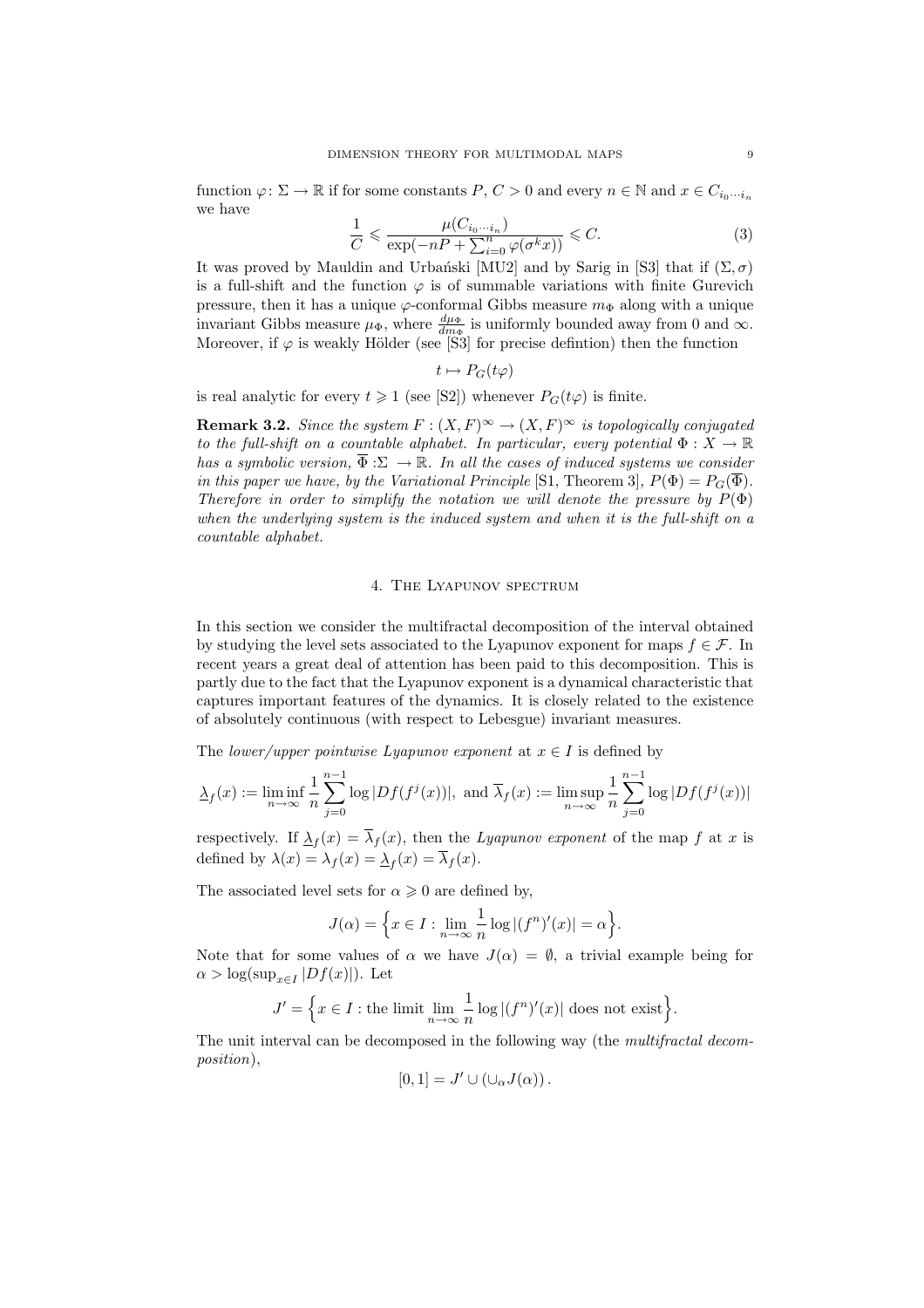The function that encodes this decomposition is called multifractal spectrum of the Lyapunov exponents and is defined by

$$
L(\alpha) := \dim_H(J(\alpha)).
$$

This function was first studied by Weiss [W], in the context of axiom A maps. The study of the multifractal spectrum of the Lyapunov exponent for multimodal maps began with the work of Todd [T].

We define

$$
\lambda_m := \inf \{ \lambda(\mu) : \mu \in \mathcal{M} \} \text{ and } \lambda_M := \sup \{ \lambda(\mu) : \mu \in \mathcal{M} \}. \tag{4}
$$

We next show that the range of values that the Lyapunov exponent can attain is an interval contained in  $[\lambda_m, \lambda_M]$ .

We define

$$
\lambda_{\inf} := \inf \{ \lambda(x) : x \in I \text{ and this value is defined} \}
$$

and

$$
\lambda_{\sup} := \sup \{ \lambda(x) : x \in I \text{ and this value is defined} \}.
$$

**Lemma 4.1.**  $\lambda_m \geq \lambda_{\text{inf}}$  and  $\lambda_M = \lambda_{\text{sup}}$ .

*Proof.* The fact that  $\lambda_m \geq \lambda_{\text{inf}}$  follows from the fact that for an ergodic measure  $\mu \in \mathcal{M}$  we have  $\lambda(x) = \lambda(\mu)$  for  $\mu$ -a.e.  $x \in I$ . Similarly  $\lambda_{\sup} \geq \lambda_M$ . To show that  $\lambda_{\sup} \leq \lambda_M$ , suppose  $x \in I$  is such that  $\lambda(x)$  is well defined. Then let

$$
\mu_n := \frac{1}{n} \sum_{k=0}^{n-1} \delta_{f^k(x)}
$$

where  $\delta_y$  is the Dirac mass on y. Let  $\mu$  be a weak<sup>\*</sup> limit of this sequence. Since  $\log|Df|$  is upper semicontinuous,

$$
\lambda_M \geqslant \lambda(\mu) \geqslant \lim_{n \to \infty} \lambda(\mu_n) = \lambda(x)
$$

as required.

**Remark 4.1.** We expect that  $\lambda_m = \lambda_{\text{inf}}$ , which is proved in the complex case in [GPR, Lemma 6]. The argument there is that if there is a point x such that  $\lambda(x)$ exists and is in  $(-\infty, \lambda_m)$  then this point can be closely approximated by a periodic point with Lyapunov exponent arbitrarily close to  $\lambda(x)$ . The Dirac measure on this periodic cycle must have Lyapunov exponent larger than  $\lambda_m$ , so taking limits they obtain  $\lambda(x) \geq \lambda_m$ . The main issue in this argument is to show that points in the  $orbit of x$ , can be pulled back with bounded distortion by suitable inverse branches of the complex map. In [RS, Theorem B] it is shown that for  $C^3$  maps in  $\mathcal F$  the points which can not be suitably pulled back have zero Hausdorff dimension, so putting these arguments together, we can conclude that the set  $\{x : \lambda(x) < \lambda_m\}$  has zero Hausdorff dimension.

Note that in the case  $\lambda_m = 0$  then  $\lambda_{\rm inf}$  is also equal to zero by [Pr].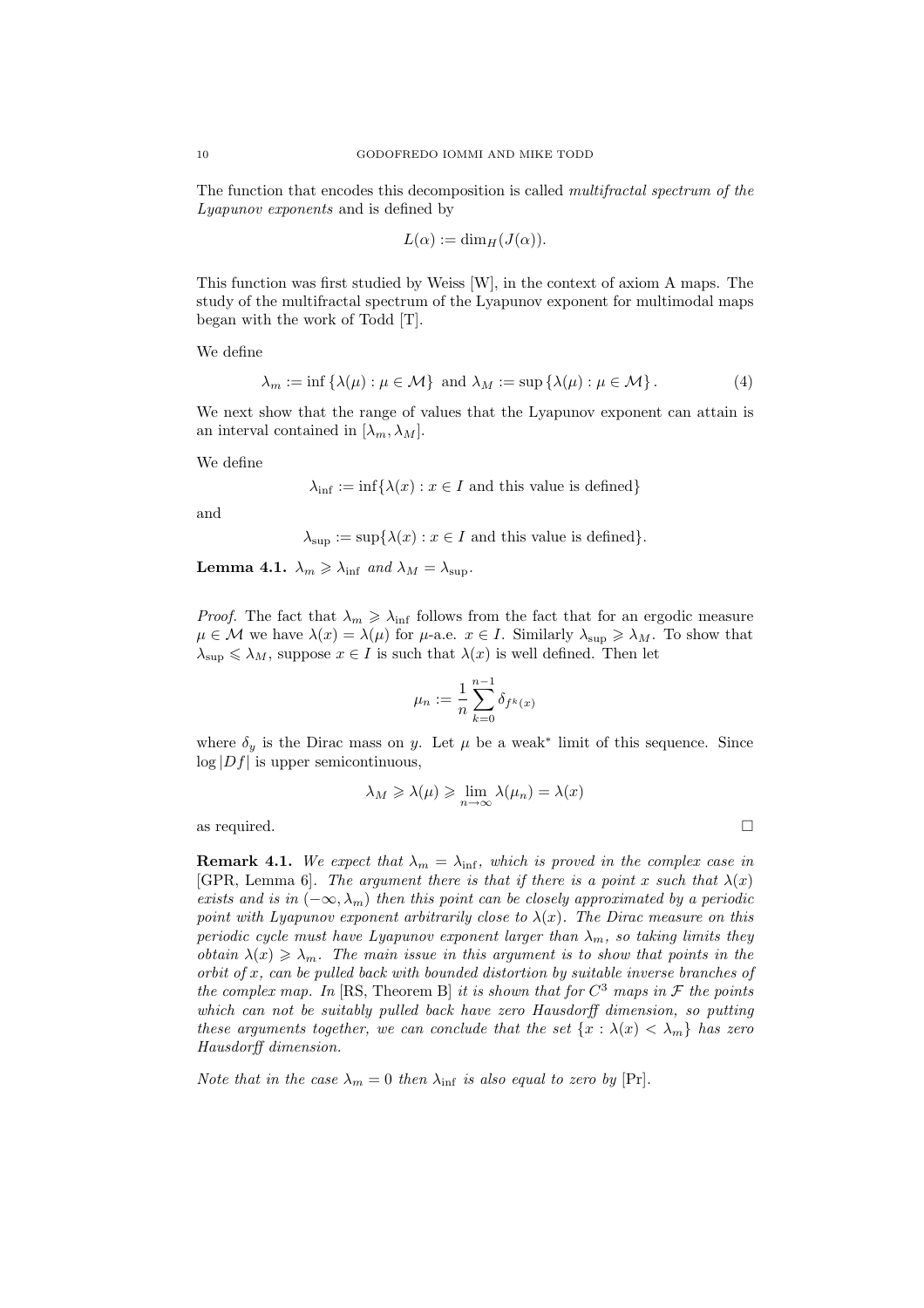We define

$$
\tilde{\lambda}_m := \inf \{ \lambda(\mu) : \mu \in \mathcal{M} \text{ and } \lambda(\mu) > 0 \}
$$

and

$$
A := \begin{cases} [\lambda_{\inf}, -D^{-}p(t^{+})) & \text{if } \tilde{\lambda}_{m} > 0, \\ \{0\} & \text{if } \tilde{\lambda}_{m} = 0. \end{cases}
$$

**Remark 4.2.** Clearly  $\lambda_m > 0$  implies  $\lambda_m = \lambda_m$ . Moreover, the case that  $f \in \mathcal{F}_g$ is unimodal,  $\lambda_m = 0$  implies  $\tilde{\lambda}_m = 0$  by [NS]. For complex maps this is proved in [PRS]. We believe that this should hold in the real multimodal case also.

It can be shown by Theorem 3.1 that for every  $\lambda \in (-D^{-}p(t^{+}), \lambda_{M}]$  there exists a unique parameter  $t_{\lambda} \in \mathbb{R}$  such that for  $\mu_{\lambda}$ , the unique equilibrium measure  $\mu_{\lambda}$ corresponding to  $-t_\lambda \log|Df|$  has

$$
\lambda(\mu_{\lambda})=\lambda.
$$

However, as in [BK, Lemma 5.5] there are maps  $f \in \mathcal{F}$  with no measure  $\mu \in \mathcal{M}_f$ with  $\lambda(\mu) = \lambda_m = 0$ .

**Theorem 4.1.** Suppose that  $f \in \mathcal{F}_q$ . Let  $\lambda \in \mathbb{R} \setminus A$ . The Lyapunov spectrum satisfies the following relation

$$
L(\lambda) = \frac{1}{\lambda} \inf_{t \in \mathbb{R}} \left( p(t) + t\lambda \right). \tag{5}
$$

If  $\lambda \in (-D^-p(t^+), \lambda_M)$  then we also have

$$
L(\lambda) = \frac{1}{\lambda} (p(t_{\lambda}) + t_{\lambda}\lambda) = \frac{h(\mu_{\lambda})}{\lambda}.
$$
 (6)

If  $\lambda_m > 0$  and  $\lambda \in A$  then

$$
L(\lambda) \geq \frac{1}{\lambda} \inf_{t \in \mathbb{R}} (p(t) + t\lambda).
$$

Moreover, the irregular set  $J'$  has full Hausdorff dimension.

Theorem A follows immediately from this.

**Remark 4.3.** Theorem 4.1 along with Remark 4.2 implies that if  $f \in \mathcal{F}_g$  is unimodal with  $\lambda_m = 0$  then for every  $\lambda \in (0, -D^-p(1))$  we have that  $L(\lambda) = 1$  (see also Lemma 4.2 for a detailed proof of this fact). In the unimodal case, as in [NS],  $\lambda_m = 0$  implies that the Collet-Eckmann condition fails. In the multimodal case, as well as in the unimodal case where  $\lambda_m > 0$ , we expect that the formula  $L(\lambda) = \frac{1}{\lambda} \inf_{t \in \mathbb{R}} (p(t) + t\lambda)$  still holds for  $\lambda \in [\lambda_m, -D^-p(t^+)),$  but we do not find an upper bound on this value in this paper.

**Remark 4.4.** The above formula (5) for  $L(\lambda)$  does not imply that the Lyapunov spectrum is concave. For a discussion on that issue see the work of Iommi and Kiwi  $[IK].$ 

*Proof of the lower bound for Theorem 4.1.* Let  $\lambda \in (-D^{-}p(t^{+}), \lambda_{M})$ . In order to prove the lower bound on the formula (5), consider the equilibrium measure  $\mu_{\lambda}$ corresponding to  $-t_\lambda \log|Df|$  such that  $\lambda(\mu_\lambda) = \lambda$ . We have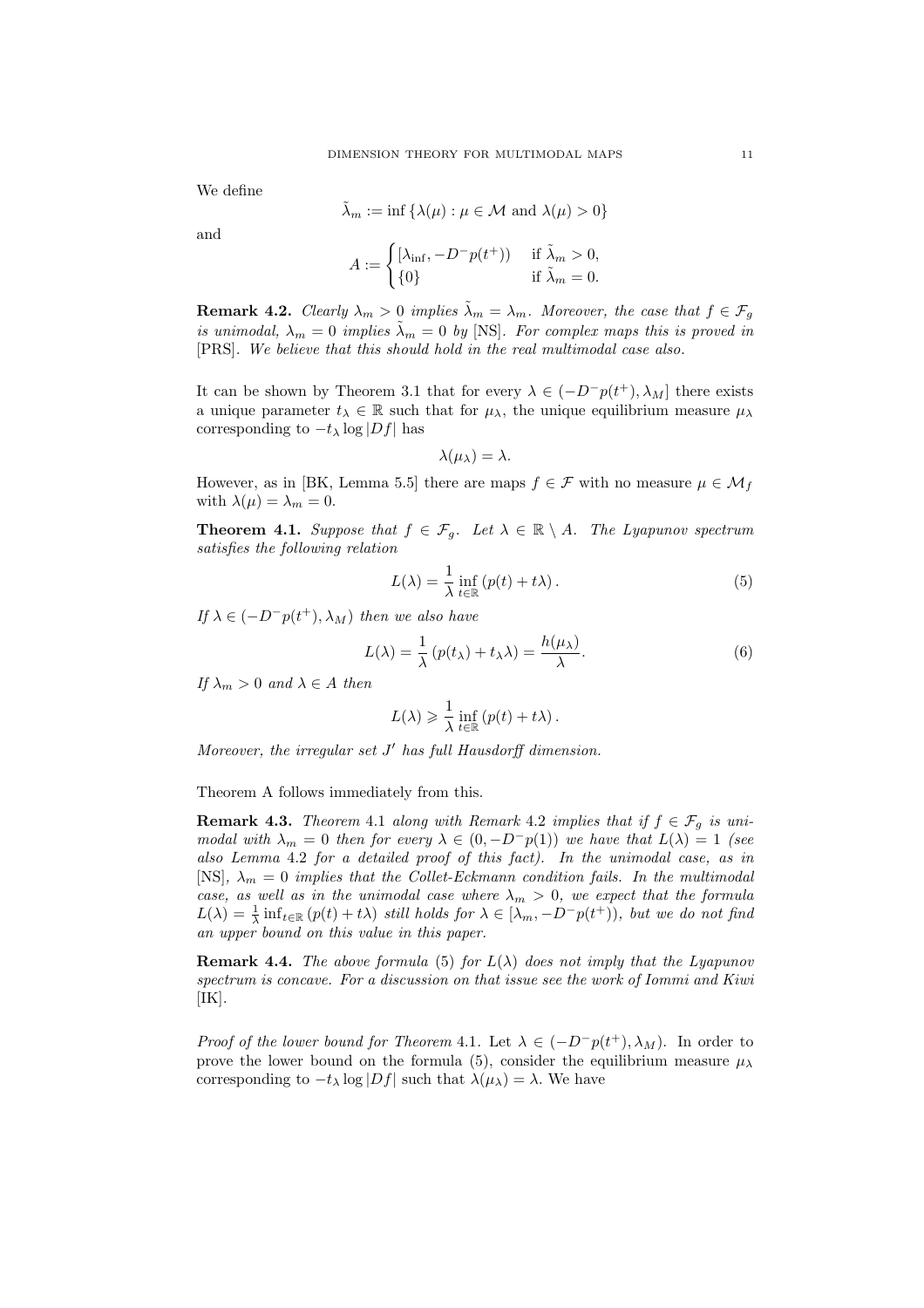- (1)  $\mu_{\lambda}(I \setminus J(\lambda)) = 0;$
- (2) the measure  $\mu_{\lambda}$  is ergodic;
- (3) by [Ho], the pointwise dimension is  $\mu_{\lambda}$ -almost everywhere equal to

$$
\lim_{r \to 0} \frac{\log \mu_{\lambda}(B(x,r))}{\log r} = \frac{h(\mu_{\lambda})}{\lambda},
$$

where  $B(x, r)$  is the ball of radius  $r > 0$  centred at  $x \in [0, 1]$ .

Therefore, Proposition 2.2 implies

$$
\dim_H(J(\lambda)) \geqslant \frac{h(\mu_\lambda)}{\lambda}.
$$

We next consider  $\lambda \in (\lambda_m, -D^-p(t^+))$ . The following lemma applies when  $\lambda_m = 0$ .

**Lemma 4.2.** Suppose that  $f \in \mathcal{F}_q$  has  $\tilde{\lambda}_m = 0$ . Then for any  $\alpha \in (0, -D^-p(1))$  and  $\varepsilon > 0$  there exists an ergodic measure  $\mu \in \mathcal{M}$  with  $\lambda(\mu) = \alpha$  and  $\dim_H(\mu) \geq 1 - \varepsilon$ .

The proof follows by approximating  $(I, f)$  by hyperbolic sets on which we have equilibrium states with small Lyapunov exponent and large Hausdorff dimension. The hyperbolic sets are invariant sets for truncated inducing schemes.

*Proof.* We may assume that  $D^-p(t^+) < 0$ , otherwise there is nothing to prove. Let  $\varepsilon' \in (0, \alpha)$ . Since in this case  $\tilde{\lambda}_m = 0$  we can we can choose  $\alpha' \in (0, \varepsilon'/(1+\varepsilon'))$  and an ergodic measure  $\mu \in \mathcal{M}$  with  $\lambda(\mu) \in (0, \alpha']$ . We can then choose an inducing scheme  $(X', F', \tau')$  as in Theorem 3.3 compatible with  $\mu$  and with distortion sufficiently low that on one of the domains  $X_i$ ,  $\log|DF(x)| \leq \alpha' \tau_i$  for all  $x \in X'_i$ . In particular there is a fixed point of F in  $X'_i$  with this property. Let  $p = \tau_i$  and call this fixed point  $x_p$ . Note that this is a periodic point for f with period  $\leqslant p$  and is such that  $\lambda(x) \leq \alpha'$ . Now take the first return map by  $F'$  to  $X'_{i}$  as our inducing scheme  $(X, F, \tau)$ . Note that  $\tau(x) \geq p$  for all  $x \in X$ . We can truncate  $(X, F, \tau)$  to a scheme with N branches  $(\tilde{X}^N, \tilde{F}_N, \tilde{\tau}_N)$  and define

 $p_N(t) := \sup \{ h(\mu) - t\lambda(\mu) - p(t) : \mu \in \mathcal{M} \text{ and } \mu \text{ is compatible with } (\tilde{X}^N, \tilde{F}_N) \}$ .

**Claim 1.** There exist  $\delta(N) > 0$  where  $\delta(N) \to 0$  as  $N \to \infty$  such that for  $t \in$  $(1 - \varepsilon', 1], p_N(t) \geqslant -\delta(N)$  and for  $t \in (1, 1 + \varepsilon'), p_N(t) \geqslant -t\alpha'.$ 

*Proof.* By Theorem 3.3,  $P(-t \log |DF| - \tau p(t)) = 0$  and indeed  $p_N(t) \to p(t)$  for all  $t \leq 1$ , so the first part of the claim follows.

We now suppose that  $t \geq 1$ . For any  $N \geq 1$  the Dirac measure  $\mu_{x_n}$  on the orbit of  $x_p$  lifts to  $(\tilde{X}^N, \tilde{F}_N, \tilde{\tau}_N)$  so

$$
p_N(t) \ge h(\mu_{x_p}) - t \int \log |Df| \ d\mu_{x_p} \ge -t\alpha',
$$
 as required.

The claim implies that  $Dp_N(t) \to Dp(t)$  for  $t < 1$  also. Since for  $t < 1$  we have  $-Dp(t) = \lambda(\mu) > \alpha$  for  $\mu$  the equilibrium state for  $-t \log |Df|$ , the claim also implies that for  $\varepsilon' > 0$  as above there exists N such that there is  $t \in [1, 1 + \varepsilon')$  with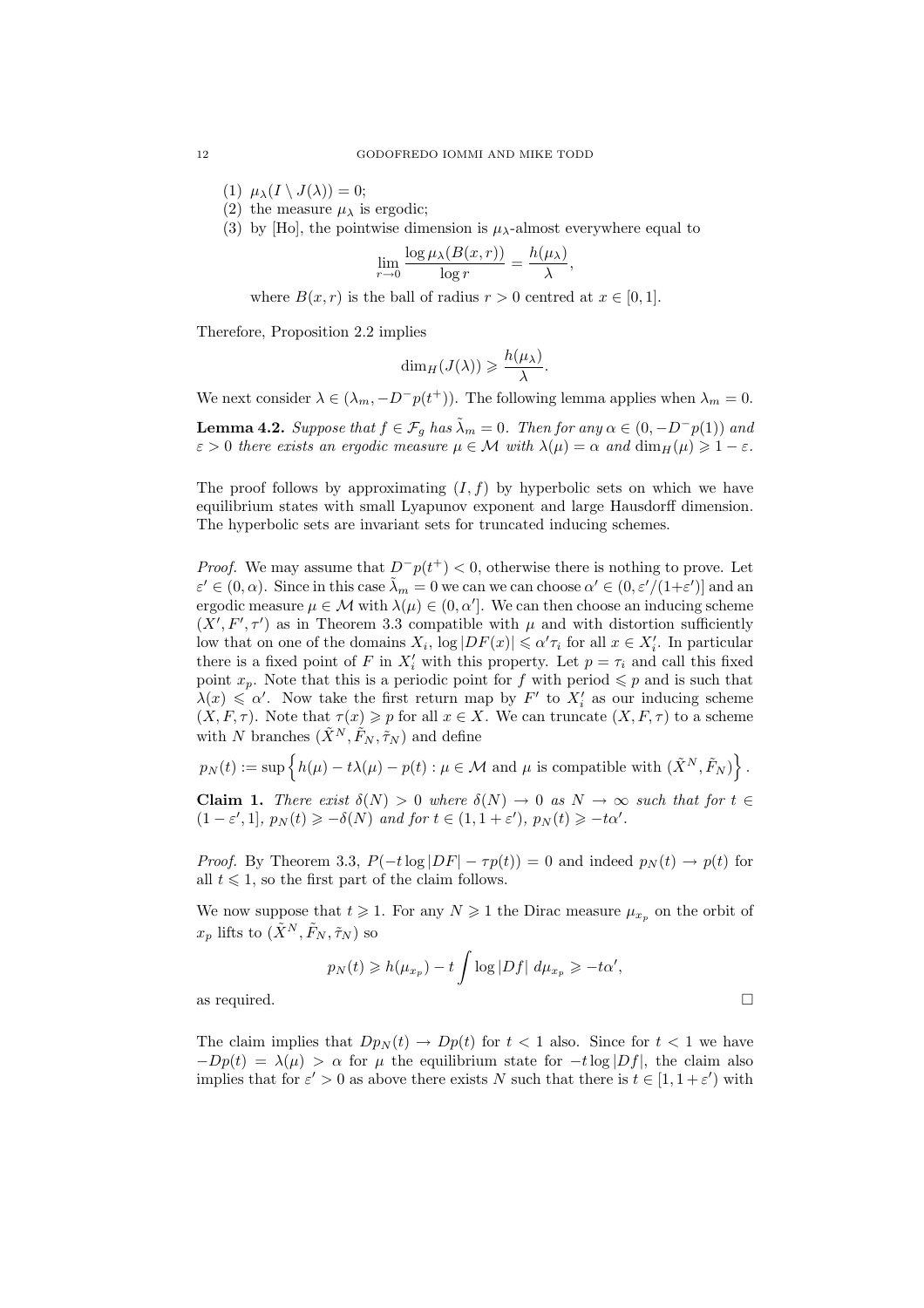$-Dp_N(t) = \alpha$  and also  $p_N(t) > -\varepsilon'$ . Therefore there is an equilibrium state  $\mu_\alpha$ which is a projection of  $(X, F, -t \log |DF_N|)$  such that

$$
h(\mu_{\alpha}) - \alpha \geqslant -\varepsilon'.
$$

Hence  $L(\alpha) \geq \dim_H(\mu_\alpha) = h(\mu_\alpha)/\alpha \geq 1 - \varepsilon'/\alpha$ . The proof of the lemma concludes by setting  $\varepsilon' := \varepsilon \alpha$ .

For the case where  $\lambda_m > 0$ , and so  $t^+ \in (1, \infty)$ , and p is not  $C^1$  at  $t = t^+$  we can apply a similar argument. We showed in [IT, Remark 9.2] that  $t^+ \in (1,\infty)$  implies that  $\lambda(\mu) \neq \lambda_m$  for all  $\mu \in \mathcal{M}$ . Therefore we can use the fact that for any  $\varepsilon' > 0$ there exists  $\mu \in \mathcal{M}$  such that  $\lambda(\mu) \in (\lambda_m, \lambda_m + \varepsilon')$ . In this case we obtain the lower bound:

$$
L(\alpha) \geq t^+ + \frac{p(t^+)}{\alpha},
$$

as required.

*Proof of the upper bound for Theorem 4.1.* In the case  $\lambda_m = 0$  and  $\alpha \in (0, -D^p p(1))$ we showed  $L(\alpha) \geq 1$ , so in fact  $L(\alpha) = 1$ . So to complete the proof of Theorem 4.1, we will prove the upper bound for  $L(\alpha)$  when  $\alpha \in [-D^-p(1), \lambda_M]$  and  $\lambda_m$  is any value.

Let  $(X, F, \tau)$  be an inducing scheme for the map f. Note that the  $(X, F)$  is topologically conjugated to the full-shift on a countable alphabet. Recall that (see Section 3.3) every potential  $\varphi: X \to \mathbb{R}$  of summable variations and finite pressure has a Gibbs measure [S3].

**Remark 4.5.** Note that if  $\mu_t$  is the equilibrium measure for  $-t \log|Df|$  then the lifted measure  $\mu_{F,t}$  is the Gibbs measure corresponding to the potential  $\Phi_t =$  $-t\log|DF| - P(-t\log|Df|)\tau$ . Note that  $\Phi_t$  has summable variations by, for example, [BT2, Lemma 8].

For an inducing scheme  $(X^n, F_n, \tau_n)$  constructed as in the proof of Theorem 3.3, consider the level set

$$
J_n(\lambda) := \left\{ x \in X^n : \lim_{k \to \infty} \frac{\sum_{j=0}^{k-1} \log |DF_n(F_n^j(x))|}{\sum_{j=0}^{k-1} \tau_n(F_n^j(x))} = \lambda \right\}.
$$

Note that if  $y \in I$  has  $\lambda(y) = \lambda$  and  $f^j(y) \in (X^n, F_n)^\infty$  for some  $j \geq 0$ , then  $f^j(y) \in J_n(\lambda)$ .

**Remark 4.6.** If  $\mu_t$  is the equilibrium measure for  $-t \log|Df|$  and  $\lambda(\mu_t) = \lambda$  then the lifted measure  $\mu_{F_n,t}$  has

$$
\mu_{F_n,t}\left(I\setminus J_n(\lambda)\right)=0.
$$

Denote by  $I_k^n(x)$  the cylinder (with respect to the Markov dynamical system  $(X^n, F_n)$ ) of length k that contains the point  $x \in X$  and by  $|I_k^n(x)|$  its Euclidean length. By definition there exists a positive constant  $K > 0$  such that for every  $x \in X$  which is not the preimage of a boundary point and every  $k \in \mathbb{N}$  we have

$$
\frac{1}{K}\leqslant \frac{|I^n_k(x)|}{|DF^k_n(x)|}\leqslant K.
$$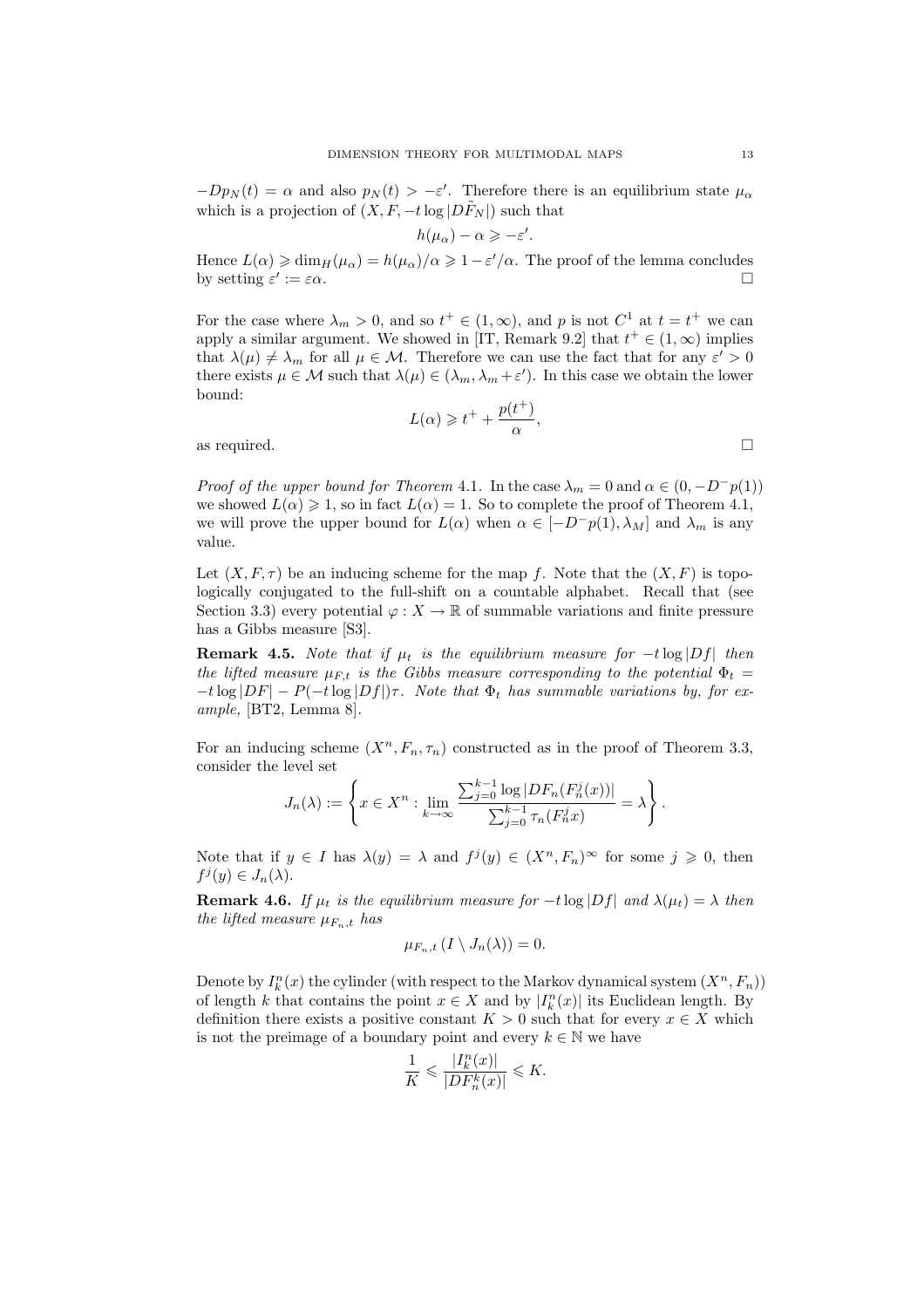**Definition 4.1.** For an inducing scheme  $(X^n, F_n)$  and a point  $x \in X^n$  not a preimage of a boundary point of  $X^n$ , we define the Markov pointwise dimension of  $\mu_{F_n,t}$  at the point x as

$$
\delta_{\mu_{F_n,t}}(x) := \lim_{k \to \infty} \frac{\log \mu_{F_n,t}(I_k^n(x))}{\log |I_k^n(x)|}
$$

if this limit exists.

**Lemma 4.3.** The Hausdorff dimension of  $J_n(\lambda)$  is given by

$$
\dim_H(J_n(\lambda)) = \frac{h(\mu_t)}{\lambda} = \delta_{\mu_{F_n,t}}(x)
$$

for  $\mu_{F_n,t}$ -a.e.  $x \in X^n$ .

*Proof.* Let  $x \in J_n(\lambda)$  and  $\mu_{F_n,t}$  be the Gibbs measure with respect to  $\Phi_{t,n}$  :=  $-t\log|DF_n| - P(-t\log|Df|)\tau_n$ . Since we have bounded distortion, the Markov pointwise dimension of  $\mu_{F_n,t}$  at the point  $x \in X^n$ , if it exists, is

$$
\delta_{\mu_{F_n,t}}(x) = \lim_{k \to \infty} \frac{\log \mu_{F_n,t}(I_k^n(x))}{\log |I_k^n(x)|} = \lim_{k \to \infty} \frac{\sum_{i=0}^{k-1} \Phi_{t,n}(F_n^i(x))}{-\log |D F_n^k(x)|}
$$
  
\n
$$
= \lim_{k \to \infty} \frac{-t \log |D F_n^k(x)| - P(-t \log |D f|) \sum_{i=0}^{k-1} \tau_n(F_n^i(x))}{-\log |D F_n^k(x)|}
$$
  
\n
$$
= t + P(-t \log |D f|) \lim_{k \to \infty} \frac{\sum_{i=0}^{k-1} \tau_n(F_n^i(x))}{\log |D F_n^k(x)|}
$$
  
\n
$$
= t + \left( h(\mu_t) - t \int \log |D f| d\mu_t \right) \lim_{k \to \infty} \frac{\sum_{i=0}^{k-1} \tau_n(F_n^i(x))}{\log |D F_n^k(x)|}.
$$

But since  $x \in J_n(\lambda)$  we have that

$$
\lim_{k \to \infty} \frac{\sum_{i=0}^{k-1} \tau_n(F_n^i(x))}{\log |DF_n^k(x)|} = \frac{1}{\lambda}.
$$

Therefore,

$$
\delta_{\mu_{F_n,t}}(x) = t + \frac{h(\mu_t) - t\lambda}{\lambda} = \frac{h(\mu_t)}{\lambda}.
$$

The following result was proved by Pollicott and Weiss [PolW, Proposition 3]. Suppose that  $\delta_{\mu_{F_n,t}}(x)$  and  $\lambda(x)$  exist, then

$$
d_{\mu_{F_n,t}}(x) = \delta_{\mu_{F_n,t}}(x).
$$

Therefore, we have that for every point  $x \in J_n(\lambda)$  the pointwise dimension is given by

$$
d_{\mu_{F_n,t}}(x) = \frac{h(\mu_t)}{\lambda}.
$$

Since  $\mu_{F_n,t}(X^n \setminus J_n(\lambda)) = 1$  we have that

$$
\dim_H(J_n(\lambda))=\frac{h(\mu_t)}{\lambda},
$$

as required.  $\Box$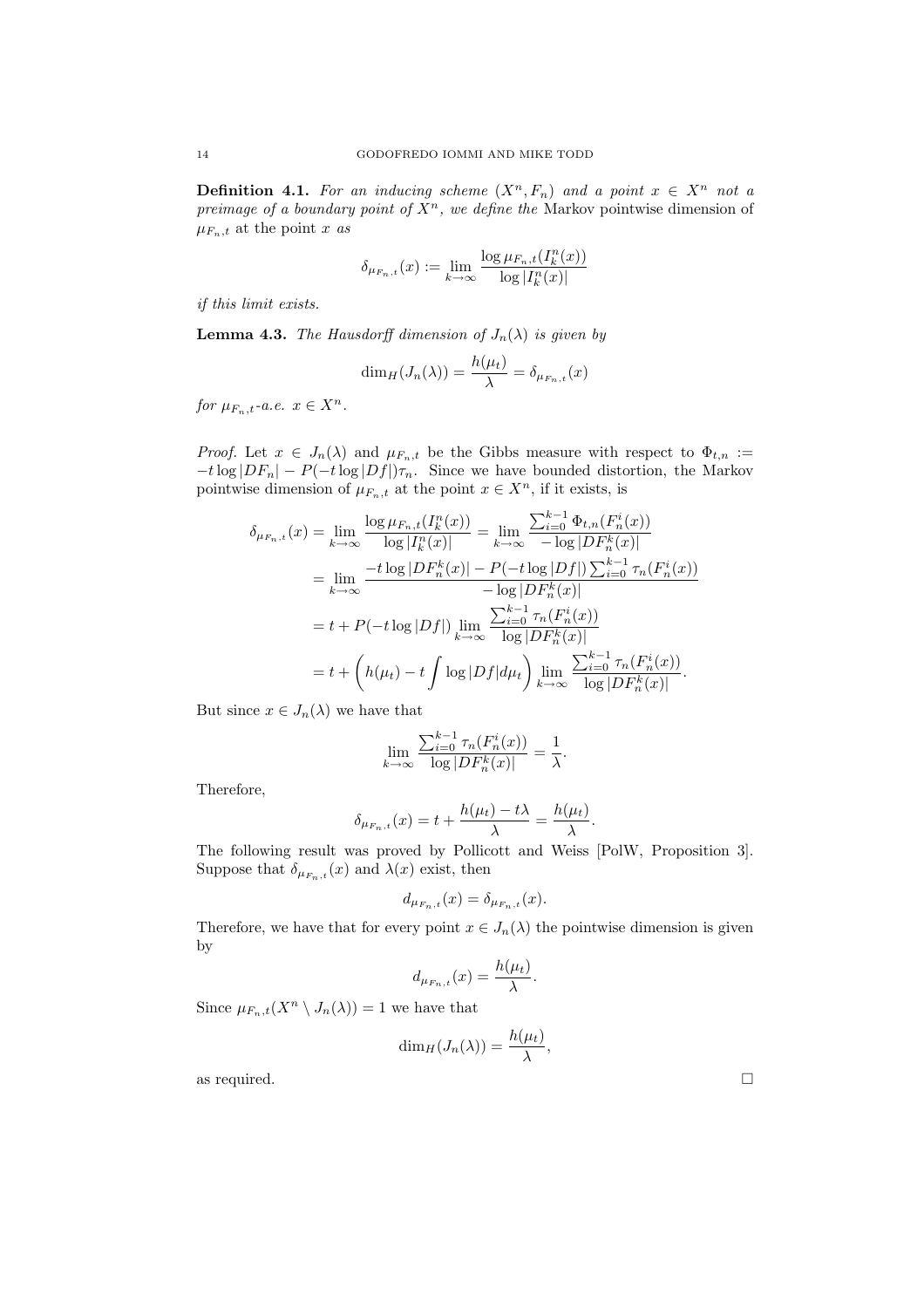Note that the projection map  $\pi_n : X^n \to I$  from each inducing scheme  $(X^n, F_n)$ into the interval  $I$  is a bilipschitz map. Therefore,

$$
\dim_H(\pi_n(J_n(\lambda))) = \frac{h(\mu_t)}{\lambda}.
$$

Similarly,  $\dim_H \left( \bigcup_{k \geq 0} f^{-k} \left( \pi_n(J_n(\lambda)) \right) \right) = \frac{h(\mu_t)}{\lambda}$ . By the above arguments, plus Theorem 3.3 c),  $J(\lambda)$  is contained in  $\cup_n \cup_{k \geq 0} f^{-k}(\pi_n(J_n(\lambda)))$  up to a set of Hausdorff dimension 0. Hence we obtain the desired upper bound,

$$
\dim_H(J(\lambda)) \leq \dim_H \left( \cup_n \cup_{k \geq 0} f^{-k} \left( \pi_n(J_n(\lambda)) \right) \right) = \sup_n \left\{ \dim_H \left( \pi_n(J_n(\lambda)) \right) \right\} = \frac{h(\mu_t)}{\lambda}.
$$

**Remark 4.7.** Note that, as we did in Lemma 4.2, we can truncate  $(X, F, \tau)$  to a scheme with N branches  $(\tilde{X}^N, \tilde{F}_N, \tilde{\tau}_N)$ . The Hausdorff dimension of X is approximated by those of  $\tilde{X}^N$  (see for example [MU1, Theorem 3.15] or [I1, Theorem 3.1]). It is then a direct consequence of the results of Barreira and Schmeling [BaS] that the irregular set for  $X$  has full Hasudorff dimension. It follows then that the set  $J'$ has full Hausdorff dimension.

### 5. The pointwise dimension spectrum

In this section we explain the multifractal spectrum of the pointwise dimension of equilibrium states. As in [T], this can be seen as a generalisation of the results on the Lyapunov spectrum. The *pointwise dimension* of the measure  $\mu$  at the point  $x \in I$  is defined by

$$
d_{\mu}(x) := \lim_{r \to 0} \frac{\log \mu((x-r, x+r))}{\log r},
$$

provided the limit exists. This function describes the power law behaviour of the measure of an interval,

$$
\mu((x-r,x+r)) \sim r^{d_{\mu}(x)}.
$$

The pointwise dimension induces a decomposition of the space into level sets:

 $K(\alpha) = \{x \in \Sigma : d_{\mu}(x) = \alpha\}, K' = \{x \in \Sigma : \text{the limit } d_{\mu}(x) \text{ does not exist}\}.$ 

The set  $K'$  is called the *irregular set*. The decomposition:

$$
I=\Big(\bigcup_{\alpha}K(\alpha)\Big)\bigcup K'
$$

is called the multifractal decomposition. The multifractal spectrum of pointwise dimension is defined by

$$
\mathfrak{D}_{\mu}(\alpha) = \dim_{H}(K(\alpha)).
$$

Note that for maps  $f \in \mathcal{F}$ , points which are not 'seen' by inducing scheme (i.e. not in any set  $(X^n, F_n)^\infty$  for an inducing scheme  $(X^n, F_n)$  from Theorem 3.3) are beyond our analysis. However, as in Theorem 3.3 c), our inducing schemes capture all sets of positive Hausdorff dimension.

In order to describe the function  $\mathfrak{D}_{\mu}$  we will study an auxiliary function: the socalled temperature function is defined in terms of the thermodynamic formalism and shown to be the Legendre-Fenchel transform of the multifractal spectrum.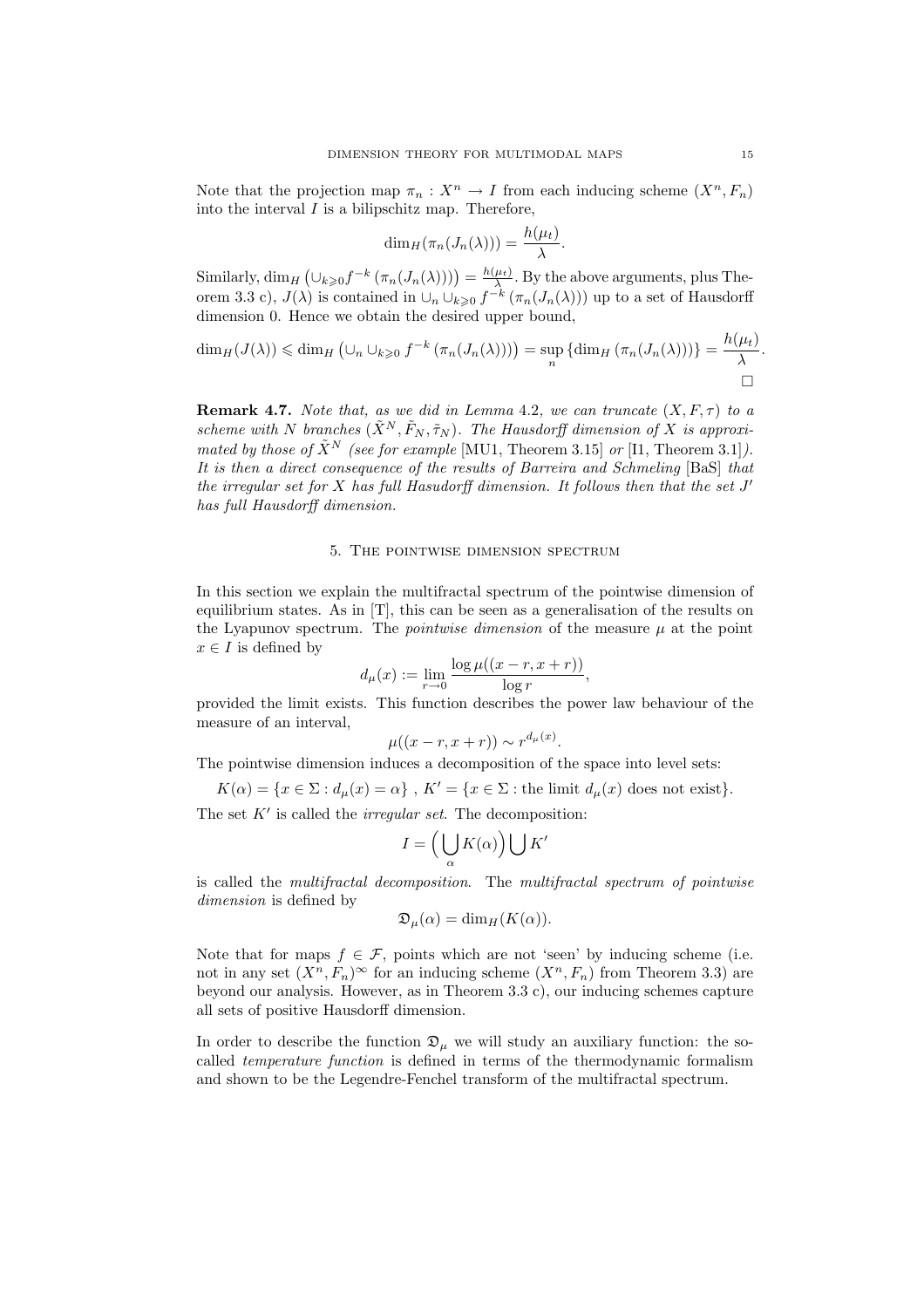#### 6. The temperature function

In this Section we study the temperature function which allows us to describe the multifractal spectrum. Firstly we need to establish the existence of the measures that we are going to analyse. The measures we will study will be equilibrium states. The class of potentials we consider is

 $\mathcal{P} := \{ \varphi : I \to [\varphi_{\min}, \varphi_{\max}] \text{ for some } \varphi_{\min}, \varphi_{\max} \in (-\infty, 0) \text{ and } P(\varphi) = 0 \}.$ 

Note that any bounded potential  $\varphi'$  with  $\varphi' < P(\varphi')$  can be translated into this class by setting  $\varphi := \varphi' - P(\varphi')$ . Any equilibrium state for  $\varphi'$  is an equilibrium state for  $\varphi$ .

We let  $\mathcal{P}_H \subset \mathcal{P}$  be the set of Hölder potentials on I. It is well known (see for example [K3, Section 4]) that potentials in  $P$  have (potentially many) equilibrium states with positive entropy. Theorem 1.1 shows this.

Theorem 1.1 is a corollary of Theorem 6.1 below. However, note that it follows using the inducing techniques as in [IT, Section 5]. Note that the Hölder condition on  $\varphi$ guarantees the summable variations for the inducing schemes, see the appendix.

As in the introduction, the *temperature function with respect to*  $\varphi$  is the function  $T_{\varphi} : \mathbb{R} \to \mathbb{R} \cup \{\infty\}$  implicitly defined, for  $q \in \mathbb{R}$ , by the equation

$$
T_{\varphi}(q) = \inf\{t \in \mathbb{R} : P(-t \log |Df| + q\varphi) = 0\}.
$$

If for a fixed q and for every  $t \in \mathbb{R}$  we have that  $P(-t \log |Df| + q\varphi) > 0$  then  $T_{\varphi}(q) = \infty$ . If there exists a finite number

$$
q_{\infty} := \sup\{q \in \mathbb{R} : T_{\varphi}(q) = \infty\},\
$$

then we say that  $T_{\varphi}$  has an *infinite phase transition* at  $q_{\infty}$ .

**Remark 6.1.** Note that for  $\varphi \in \mathcal{P}$  we have  $T_{\varphi}(1) = 0$ , since by definition  $P(\varphi) = 0$ . Moreover,  $T_{\alpha}(0)$  is the smallest root of the Bowen equation  $P(-t \log |Df|)=0$ . It follows from the statement of [AL, Theorem 10.5] that there are unimodal maps in F with critical order  $\ell_c > 2$  for which  $T_{\varphi}(0) < 1$ . This phenomenon is associated to the presence of a 'wild attractor'. For any unimodal map with quadratic critical point (i.e.  $\ell_c = 2$ ), there is no wild attractor and we have  $T_\varphi(0) = 1$ . This is also true for any map in  $\mathcal{F}_g$ .

**Remark 6.2.** Note that  $q' \leq q$  implies  $T_{\varphi}(q') \geq T_{\varphi}(q)$ . Therefore if  $T_{\varphi}$  has an infinite phase transition at  $q_{\infty}$  then  $T(q) = \infty$  for all  $q < q_{\infty}$ .

**Example 6.1** (Regular). Let  $f: I \rightarrow I$  be a Collet-Eckmann unimodal map. Then the pressure function  $t \to p(t)$  is strictly decreasing as in Theorem 3.2. Moreover, p is  $C^1$  in an interval  $(-\infty, t^+) \supset [0, 1]$ . Consider the potential  $\varphi = -h_{top}(f)$  (that is, minus the topological entropy of the map f). In this case the function  $T_{\varphi}(q)$  is obtained by the equation in the variable  $t \in \mathbb{R}$  given by

$$
P(-t \log |Df|) = qh_{top}(f).
$$

For every  $q \in \mathbb{R}$  this equation has a unique solution. Moreover, for q in a neighbourhood of [0, 1], by Theorem 3.1 there exists a unique equilibrium state  $\mu_{\varphi_q}$  corresponding to the potential  $\varphi_q = -T_{\varphi}(q) \log |Df| - qh_{top}(f)$ .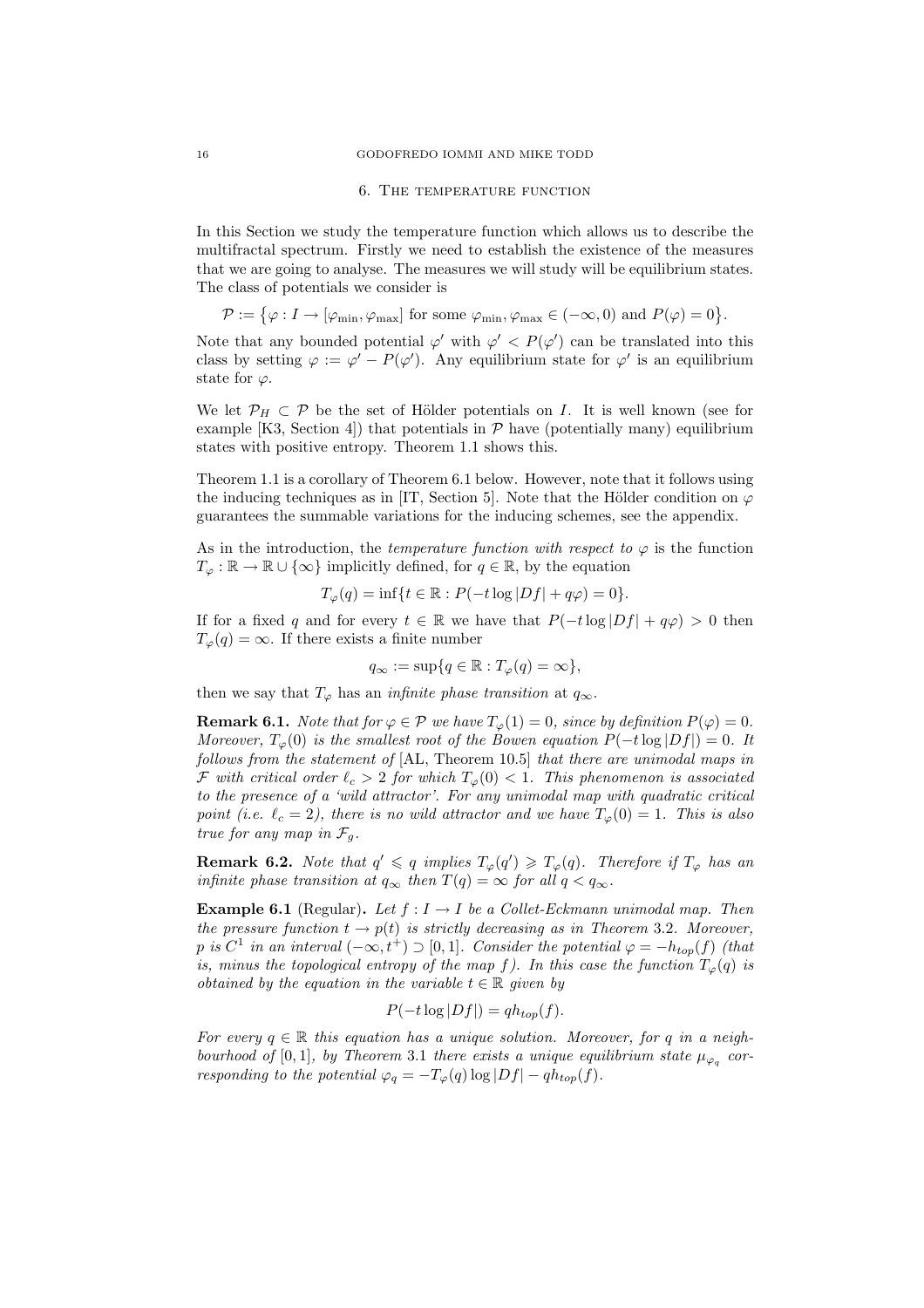**Example 6.2** (Infinite phase transition). If  $f \in \mathcal{F}$  is a unimodal map which is not Collet-Eckmann, then results in [NS] imply

$$
P(-t \log |Df|) = \begin{cases} positive & \text{if } t < 1, \\ 0 & \text{if } t \ge 1. \end{cases}
$$

If we consider the constant potential  $\varphi := -h_{top}(f)$  then for every  $q < 0$  we have that

$$
P(-t \log |Df| - qh_{top}(f)) = P(-t \log |Df|) + |q|h_{top}(f) \geq |q|h_{top}(f) > 0.
$$

That is,

$$
T_{\varphi}(q) = \begin{cases} \text{infinite} & \text{if } q < 0, \\ \text{finite} & \text{if } q \ge 0. \end{cases}
$$

In this case the function  $T_{\varphi}(q)$  has an infinite phase transition.

We stress that infinite phase transitions can only occur at  $q = 0$ . This is contained in the following proposition where we collect some basic properties of  $T_{\varphi}$ .

**Proposition 6.1.** Suppose that  $f \in \mathcal{F}$  and  $\varphi \in \mathcal{P}$ . Then

- a)  $T_{\varphi}(q) \in \mathbb{R}$  for all  $q \geqslant 0;$
- b) the function  $T_{\varphi}(q)$  can only have an infinite phase transition at  $q_{\infty} = 0$ ;

c)  $T_{\varphi}$ , when finite, is strictly decreasing.

We will use the following two Lemmas.

**Lemma 6.1.** Suppose that  $f \in \mathcal{F}$  and  $\varphi \in \mathcal{P}$ . If  $q \geq 0$  then the function  $T_{\varphi}(q)$  is finite.

*Proof.* If  $q \ge 0$  then  $q\varphi \le 0$ . Therefore,

$$
P(-t\log|Df|+q\varphi)\leqslant P(-t\log|Df|).
$$

Since  $P(-\log|Df|) \leq 0$  and  $t \mapsto P(-t \log|Df|)$  is decreasing, this implies that  $T_{\varphi}(q) \leq 1$ . It remains to check  $T_{\varphi}(q) \neq -\infty$ .

We have

$$
P(-t \log |Df| + q\varphi) \geqslant P(-t \log |Df| + q\varphi_{\min}) = P(-t \log |Df|) + q\varphi_{\min}.
$$

Since

$$
\lim_{t \to -\infty} P(-t \log |Df|) = \infty,
$$

there exists  $t_0 < 0$  such that

$$
P(-t_0 \log |Df|) - q\varphi_{\min} > 0.
$$

That is

$$
P(-t_0 \log |Df| + q\varphi) > 0.
$$

Since the function  $t \to P(-t \log |Df| + q\varphi)$  is continuous, the Intermediate Value Theorem implies that there exists  $T_{\varphi}(q) \in (t_0, 1]$  such that

$$
T_{\varphi}(q) = \inf\{t \in \mathbb{R} : P(-t \log |Df| + q\varphi) = 0\},\
$$

as required.  $\Box$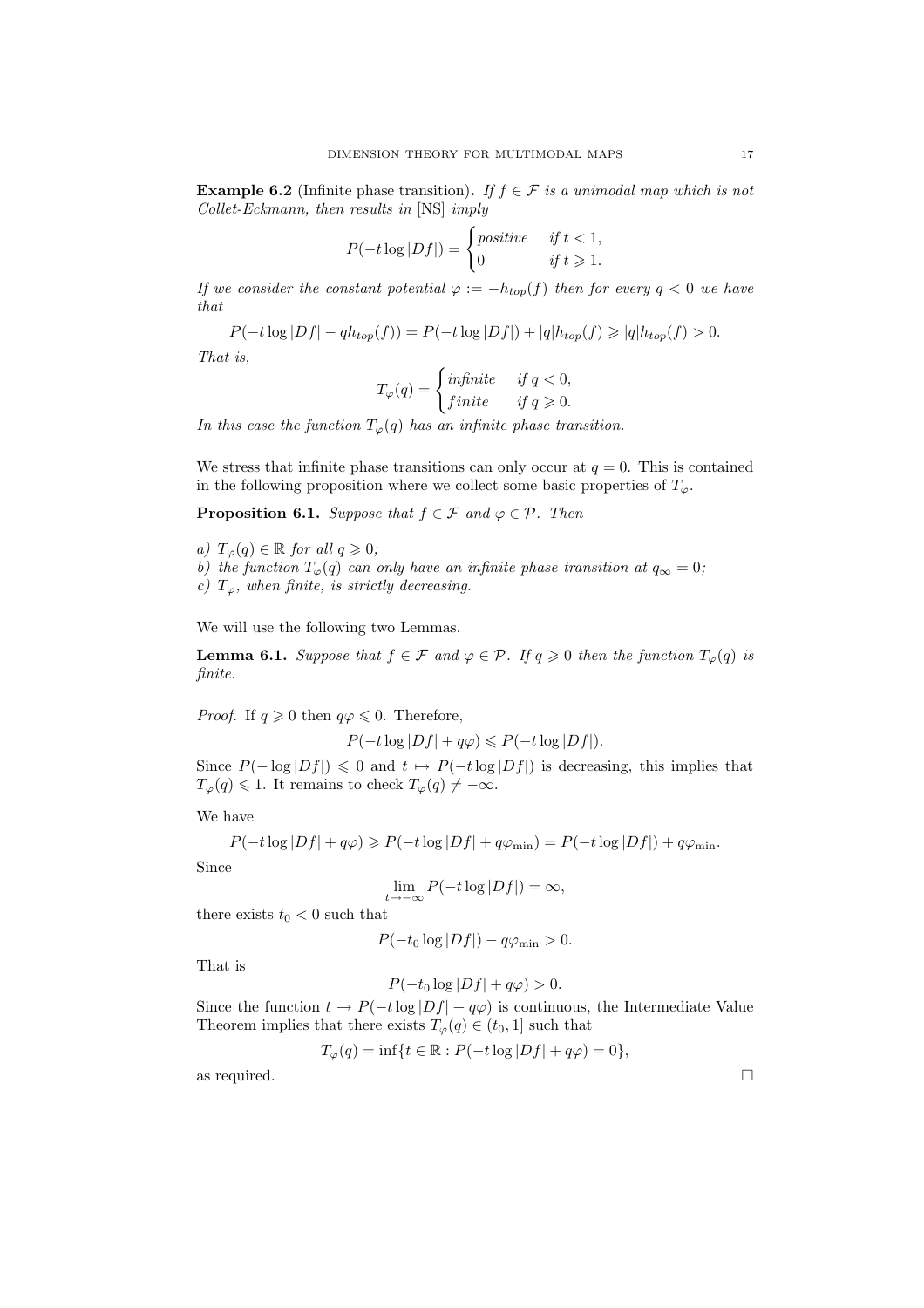**Lemma 6.2.** Suppose that  $f \in \mathcal{F}$  and  $\varphi \in \mathcal{P}$ . If

$$
\lim_{t \to +\infty} P(-t \log |Df|) = -\infty
$$

then  $T_{\varphi}(q)$  is finite for every  $q \in \mathbb{R}$ .

*Proof.* We will show that  $T_{\varphi}(q)$  must lie in a finite interval. First note that if  $q < 0$ then

$$
P(-t\log|Df|+q\varphi)\leq P(-t\log|Df|)+q\varphi_{\min}.
$$

So by assumption if we take  $t_1 > 0$  large enough we have that

$$
P(-t_1 \log |Df| + q\varphi) \leq 0.
$$

From the other side, as in the proof of Lemma 6.1 we can find  $t_0 \in \mathbb{R}$  such that

 $P(-t_0 \log |Df| + q\varphi) > 0.$ 

Hence  $T_{\varphi}(q)$  lies in the finite interval  $(t_0, t_1]$ .

The case of positive q is handled by Lemma 6.1.  $\Box$ 

Proof of Proposition 6.1. Part a): This follows immediately from Lemma 6.1.

Part b): Lemma 6.2 implies that if  $\lim_{t\to+\infty} P(-t\log|Df|) = -\infty$  then we can not have an infinite phase transition. Therefore, adding this to Lemma 6.1, to prove part 1 of the proposition we only need to examine the case when the limit is finite:  $\lim_{t\to+\infty} P(-t\log|Df|) > -\infty$  and  $q < 0$ .

By definition,  $Dp(t) \leq \lambda_m t$  so the only way that we can have  $\lim_{t\to+\infty} P(-t\log|Df|)$  $-\infty$  is if  $\lambda_m = 0$  (note that  $\lambda(\mu) \geq 0$  for all  $\mu \in \mathcal{M}$  by [Pr]). This implies  $P(-t \log |Df|) \geq 0$  for all  $t \in \mathbb{R}$ . Now suppose that  $q < 0$ . Then

 $P(-T(q) \log |Df| + q\varphi) \geqslant P(-T(q) \log |Df|) + q\varphi_{\text{max}} \geqslant q\varphi_{\text{max}} > 0.$ 

Hence  $T(q) = \infty$ . Since this holds for all negative q, the infinite phase transition must occur at 0.

*Part c)*: Let  $q \in \mathbb{R}$  and  $\delta > 0$ . Then

$$
P(-T_{\varphi}(q) \log |Df| + (q + \delta)\varphi) \leq P(-T_{\varphi}(q) \log |Df| + q\varphi) + \delta\varphi_{\max}
$$
  

$$
< P(-T_{\varphi}(q) \log |Df| + q\varphi).
$$

So there is no way that  $T_{\varphi}(q)$  can be  $T_{\varphi}(q + \delta)$ , proving part c).

In the next theorem we establish the existence of equilibrium measures for the potential

$$
\varphi_q := -T(q) \log |Df| + q\varphi
$$

for a maximal range of values of the parameter  $q \in \mathbb{R}$ . The strategy of the proof follows the arguments developed in [IT] to prove the existence and uniqueness of equilibrium measures for the geometric potential  $-t \log |Df|$ .

We define the constants  $q_{\varphi}^- \leqslant q_{\varphi}^+$  as follows: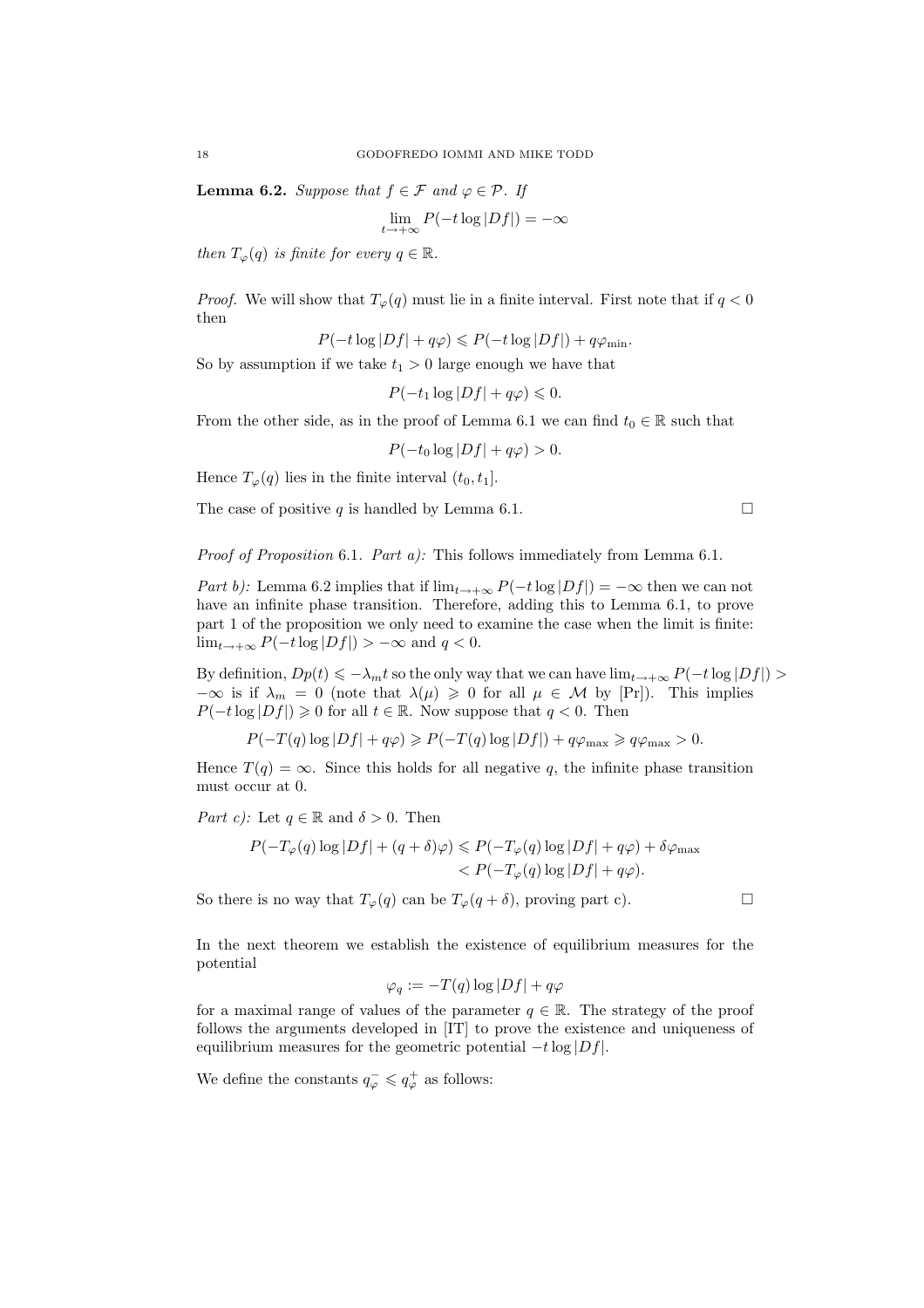$\bullet\; q_{\varphi}^+$  is defined, if possible, to be the infimum of  $q\geqslant 1$  such that there exists  $\varepsilon_q>0$ such that for all  $\varepsilon \in (0, \varepsilon_q)$  there exists  $\delta > 0$  such that for any  $\mu \in \mathcal{M}$ ,

$$
\left| h(\mu) + \int \varphi_q \ d\mu \right| < \delta \quad \text{ implies} \quad h(\mu) > \varepsilon.
$$

If there is no such value, then  $q_{\varphi}^{+} := \infty$ .

• If  $T_{\varphi}$  has an infinite phase transition then  $q_{\varphi}^- := 0$ . If not then, if possible, it is defined as being the supremum of  $q \leq 1$  such that there exists  $\varepsilon_q > 0$  such that for all  $\varepsilon \in (0, \varepsilon_q)$  there exists  $\delta > 0$  such that for any  $\mu \in \mathcal{M}$ ,

$$
\left| h(\mu) + \int \varphi_q \ d\mu \right| < \delta \quad \text{ implies} \quad h(\mu) > \varepsilon.
$$

If there is no such value then  $q_{\varphi}^- := -\infty$ .

**Lemma 6.3.** If  $f \in \mathcal{F}$  and  $\varphi \in \mathcal{P}$  then  $q_{\varphi}^- \leq 0$  and  $q_{\varphi}^+ \geq 1$ .

*Proof.* Suppose  $q \in (0, 1)$ . Then  $T_{\varphi}(q) \geq 0$ . Suppose that there is an equilibrium state  $\mu_{\varphi_q} \in \mathcal{M}$  for  $\varphi_q$ . Then by definition

$$
T_{\varphi}(q)\lambda(\mu_{\varphi_q}) = h(\mu_{\varphi_q}) + q \int \varphi \, d\mu_{\varphi_q} \geq 0
$$

since by [Pr],  $\lambda(\mu_{\varphi_q}) \geq 0$ . Since  $q \int \varphi \, d\mu_{\varphi_q} < 0$ , we must have  $h(\mu_{\varphi_q}) > 0$ . The lemma then follows by extending this argument to the case of measures  $\mu$  with  $h(\mu) + \int \varphi_q \, d\mu$  close to 0.

For here on, we assume that  $f \in \mathcal{F}_g$  to ensure that Hölder potentials  $\varphi$  yield induced potentials  $\Phi$  for our inducing schemes which are locally Hölder continuous, see the appendix.

**Remark 6.3.** By [BT1, Theorem 6], if  $f \in \mathcal{F}_g$  and  $\varphi \in \mathcal{P}_H$  and  $\varphi_{\text{max}} - \varphi_{\text{min}} <$  $h_{top}(f)$  then  $q_{\varphi}^+ > 1$ .

**Theorem 6.1.** Suppose that  $f \in \mathcal{F}_g$  and  $\varphi \in \mathcal{P}_H$ . Then for every  $q \in (q_{\varphi}^-, q_{\varphi}^+)$  the potential  $\varphi_q$  has a unique equilibrium measure  $\mu_{\varphi_q}$ . Moreover, it is a measure of positive entropy.

Since the proof of this theorem goes along the same lines as the proof of Theorem A given in [IT], we only sketch it here. Note that Theorem 1.1 is a corollary of this.

*Proof.* Proposition 6.1 implies that there exists  $\tilde{q}^- \in [-\infty, 0]$  such that for every  $q \in$  $(\tilde{q}_{\varphi}^-, \infty)$  there exists a unique root  $T(q) \in \mathbb{R}$  of the equation  $P(-t \log |Df| + q\varphi) = 0$ .

Lemma 6.3 implies that for  $q \in (q_\varphi^-, q_\varphi^+)$  and any measure  $\mu \in \mathcal{M}$  with  $h(\mu) + \int \varphi_q d\mu$ close to 0 must have strictly positive entropy.

The rest of the proof follows as in [IT, Section 5]. The steps are as follows:

Approximation of the pressure with compatible measures. The first step in the proof is to construct an inducing scheme, such that there exists a sequence of measures that approximate the pressure and are all compatible with it. More precisely: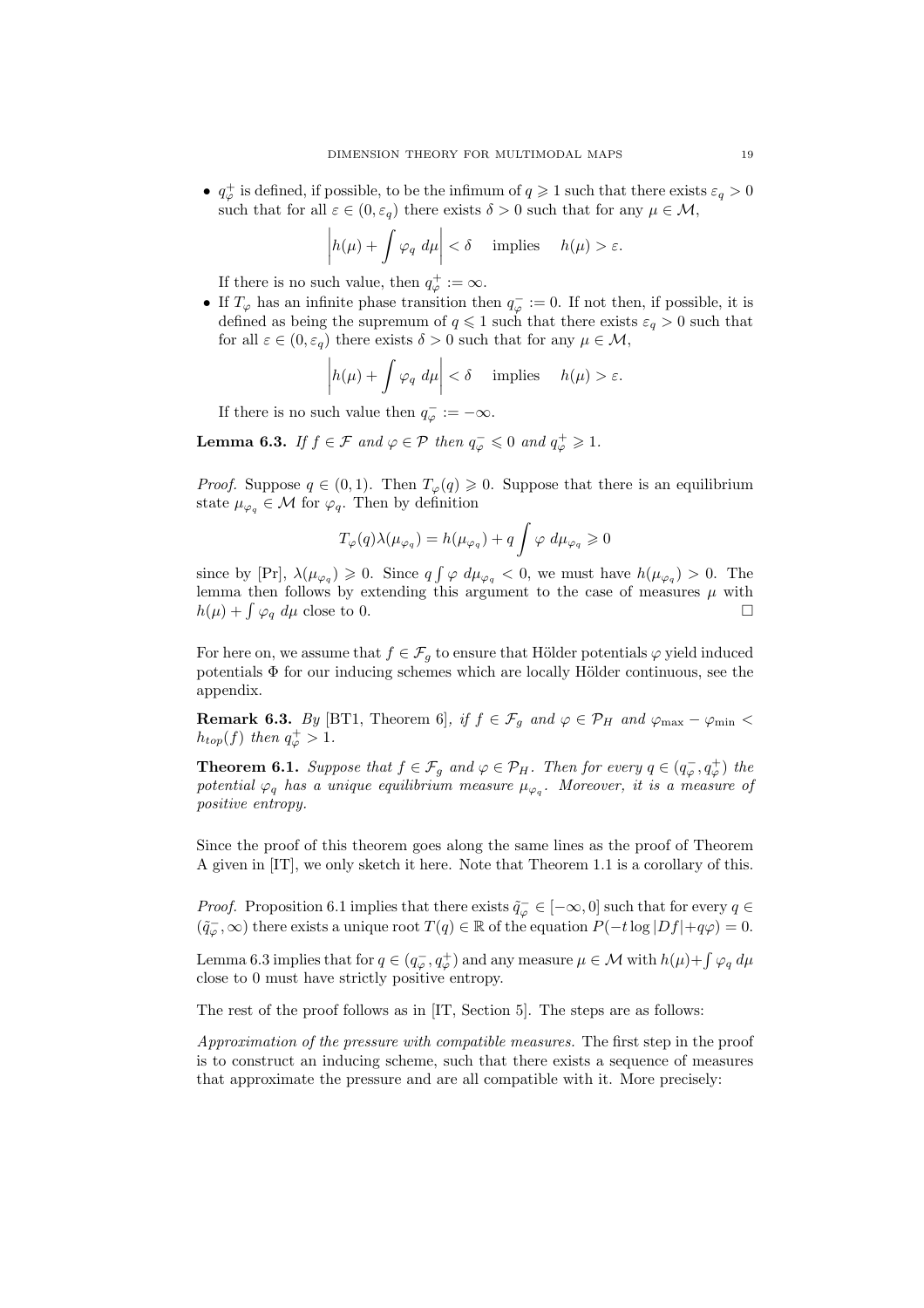**Proposition 6.2.** Suppose that  $f \in \mathcal{F}_g$  and  $\varphi \in \mathcal{P}_H$ . Let  $q \in (q_{\varphi}^-, q_{\varphi}^+)$ , then there exists an inducing scheme  $(X, F)$  and a sequence of measures  $(\mu_n)_n \subset \mathcal{M}$  all compatible with  $(X, F)$  such that

$$
h(\mu_n)-T(q)\int \log|Df| \ d\mu_n+q\int \varphi \ d\mu_n\to 0 \ \text{and} \ \inf_n h(\mu_n)>0.
$$

Moreover, if  $\Phi_q$  denotes the induced potential of  $\varphi_q$  then  $P(\Phi_q)=0$ .

The proof of this results follows from two observations: the first is that by definition there exist  $\varepsilon, \delta > 0$  such that any measure  $\mu$  with

$$
\left|h(\mu) + \int \varphi_q \, d\mu\right| < \delta
$$

is such that  $h(\mu) > \varepsilon$ . The other result used in the proof is that, given  $\varepsilon > 0$  there exists a finite number of inducing schemes, such that any ergodic measure with  $h(\mu) > \varepsilon$  is compatible with one of these schemes and has integrable return time (this was first proved in [BT2, Remark 6], see also [IT, Lemma 4.1]). Combining the previous two observations we obtain that  $P(\Phi_q) \geq 0$ . The fact that  $P(\Phi_q) \leq 0$ follows from an approximation argument (see [IT, Lemma 3.1]). We note here that the potential  $\Phi_q$  has summable variations by combining [BT1, Lemma 4] and [BT2, Lemma 8].

Since the inducing system  $(X, F)$  can be coded by a full-shift on a countable alphabet, as in Section 3.3 we have a Gibbs measure  $\mu_{\Phi_q}$  corresponding to  $\Phi_q$ .

The Gibbs measure has integrable inducing time. The next step is to show that the inducing time is integrable with respect to the Gibbs measure  $\mu_{\Phi_q}$ . This follows as in [IT, Proposition 5.2].

Uniqueness of the equilibrium measure. This follows as in [IT, Proposition 6.1].  $\Box$ 

A detailed study of the temperature function will allow us to describe the multifractal spectrum. In order to study the regularity properties of the function  $T_{\varphi}(q)$ we need to understand the thermodynamic formalism for the potential  $\varphi_q$ .

**Theorem 6.2.** Suppose that  $f \in \mathcal{F}_g$  and  $\varphi \in \mathcal{P}_H$ . If  $q \in (q_{\varphi}^-, q_{\varphi}^+)$  then

- a) the temperature function,  $q \mapsto T_{\varphi}(q)$  is differentiable;
- b)  $DT_{\varphi}(q) = \frac{\int \varphi \ d\mu_{\varphi_q}}{\int \log |Df| \ d\mu_{\varphi_q}};$ c)  $T_{\varphi}(q) = \dim_H(\mu_{\varphi_q}) + qDT_{\varphi}(q);$ d)  $T_{\varphi}$  is convex; e) if  $f \in \mathcal{F}_g$  and  $\mu_{ac} \neq \mu_{\varphi}$  then  $T_{\varphi}$  is strictly convex; f)  $T_{\varphi}$  is linear in  $(-\infty, q_{\varphi}^-)$  and  $(q_{\varphi}^+, \infty)$ ; g)  $T_{\varphi}$  is  $C^1$  at  $q_{\varphi}^+$ .

*Proof.* Part a). It is a consequence of Theorem 6.1 and  $[IT,$  Proposition 8.1 that given  $q \in (q_{\varphi}^-, q_{\varphi}^+)$  there exists  $\epsilon > 0$  such that if  $t \in (T_{\varphi}(q) - \epsilon, T_{\varphi}(q) + \epsilon)$  the pressure function

$$
(t,q) \mapsto P(t,q) = P(-t \log |Df| + q\varphi)
$$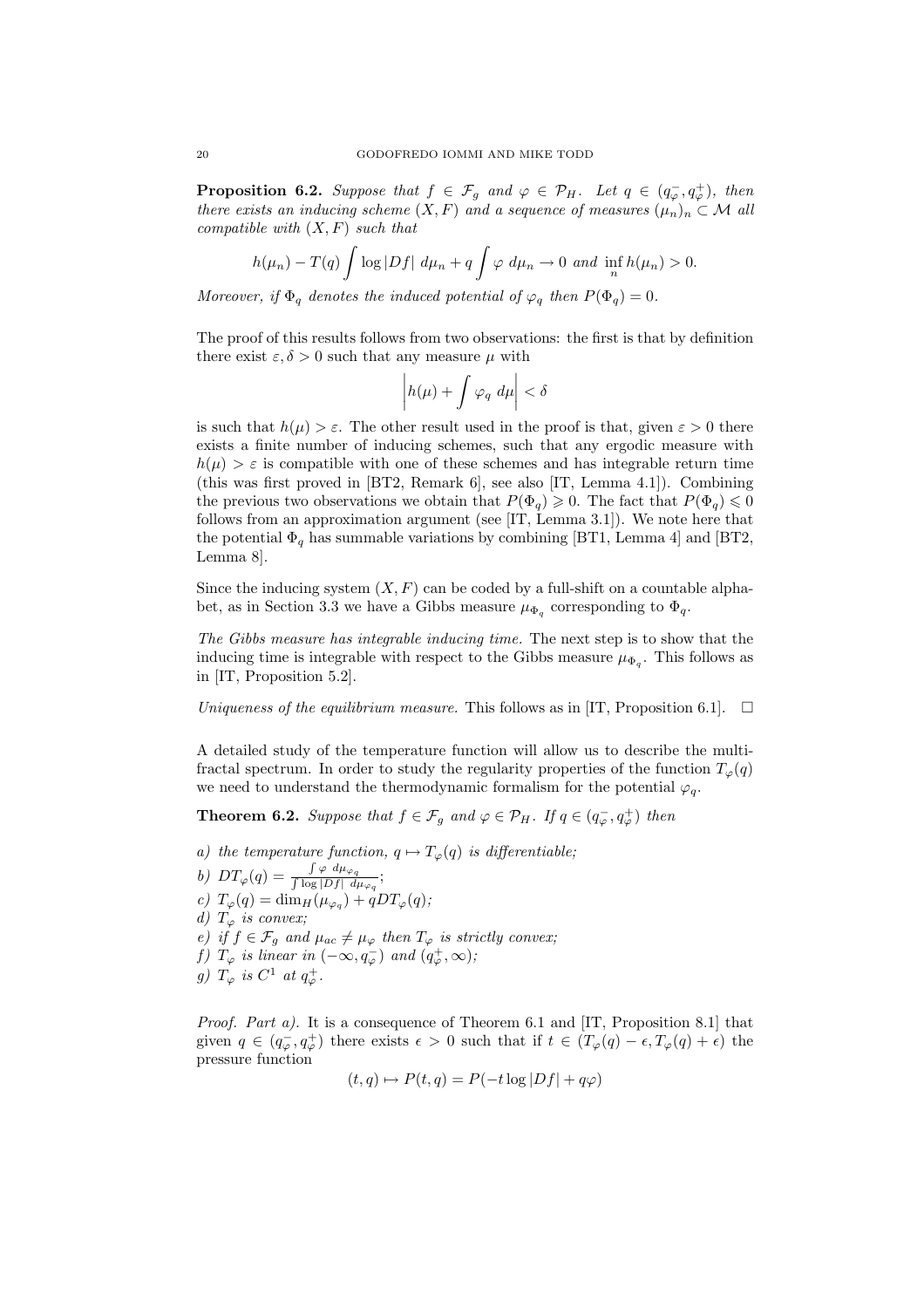is differentiable in each variable. Therefore, by the implicit function theorem we obtain that  $T_{\varphi}(q)$  is differentiable.

Part b). This has been proved in several settings (see [P, Proposition 21.2]). Consider the pressure function on two variables

$$
(t,q) \to P(t,q) = P(-t \log |Df| + q\varphi).
$$

There exists  $\epsilon > 0$  such that  $P(t, q)$  is differentiable on each variable in the range  $t \in (T_{\varphi}(q) - \epsilon, T_{\varphi}(q) + \epsilon)$  and  $q \in \mathbb{R}$  satisfying the hypothesis of the theorem. As in for example [PrU, Chapter 8], [PW, Section II] or [P, Chapter 7 p.211],

$$
DT_{\varphi}(q) = \frac{\partial P(q,t)}{\partial t}\Big|_{t=T_{\varphi}(q)} \left(\frac{\partial P(q,t)}{\partial q}\Big|_{t=T_{\varphi}(q)}\right)^{-1}
$$

Furthermore, formulas for the derivative of the pressure (recall that it is differentiable in this range) give

$$
DT_{\varphi}(q) = \frac{\int \varphi \ d\mu_{\varphi_q}}{\int \log |Df| \ d\mu_{\varphi_q}}
$$

as required. Note that in the above references the analogues of the remaining parts of the proof of this theorem would be proved using higher derivatives of  $T_{\varphi}$ . However, we do not have information on these, so we have to use other methods in the rest of this proof to get convexity etc.

*Part c)*. Using b) and  $[Ho]$ ,

$$
T_{\varphi}(q) = \frac{h(\mu_{\varphi_q})}{\int \log |Df| d\mu_{\varphi_q}} + q \frac{\int \varphi d\mu_{\varphi_q}}{\log |Df| d\mu_{\varphi_q}} = \dim_H(\mu_{\varphi_q}) + q \frac{\int \varphi d\mu_{\varphi_q}}{\log |Df| d\mu_{\varphi_q}}
$$
  
= 
$$
\dim_H(\mu_{\varphi_q}) + q DT_{\varphi}(q).
$$

Part d). Given  $q \in (q_{\varphi}^-, q_{\varphi}^+)$  there is an equilibrium state  $\mu_{\varphi_q}$  for  $\varphi_q$ . We can write

$$
T_{\varphi}(q) = \frac{h(\mu_{\varphi_q}) + q \int \varphi \ d\mu_{\varphi_q}}{\lambda(\mu_{\varphi_q})}.
$$

By the definitions of  $T_{\varphi}$  and pressure, for  $\kappa \in \mathbb{R}$ ,

$$
T_\varphi(q+\kappa) \geqslant \frac{h(\mu_{\varphi_q})+(q+\kappa)\int \varphi \ d\mu_{\varphi_q}}{\lambda(\mu_{\varphi_q})}=T_\varphi(q)+\frac{\kappa\int \varphi \ d\mu_{\varphi_q}}{\lambda(\mu_{\varphi_q})}=T_\varphi(q)+\kappa DT_\varphi(q).
$$

Whence  $T_{\varphi}$  is convex in  $(q_{\varphi}^-, q_{\varphi}^+).$ 

Part e). To show strict convexity, we use an improved version of the argument in [T, Lemma 6]. There it is shown that if the graph of  $T_{\varphi}$  is not strictly convex then it must be affine. Similarly in this case suppose that  $DT_{\varphi}$  has slope  $-\gamma$  in the interval  $[q_1, q_2] \subset [q_\varphi^-, q_\varphi^+]$ . It can be derived from the above computations that the equilibrium state for  $\varphi_q$  is the same for all  $q \in [q_1, q_2]$  (see also, for example, the proof of [T, Lemma 6]).

We will show that if  $T_{\varphi}$  is not strictly convex then  $\gamma = 1$  and  $\mu_{\varphi}$  is equivalent to the acip. Let  $(X, F)$  be an inducing scheme as in Theorem 3.3 to which  $\mu_{\varphi_q}$ 

.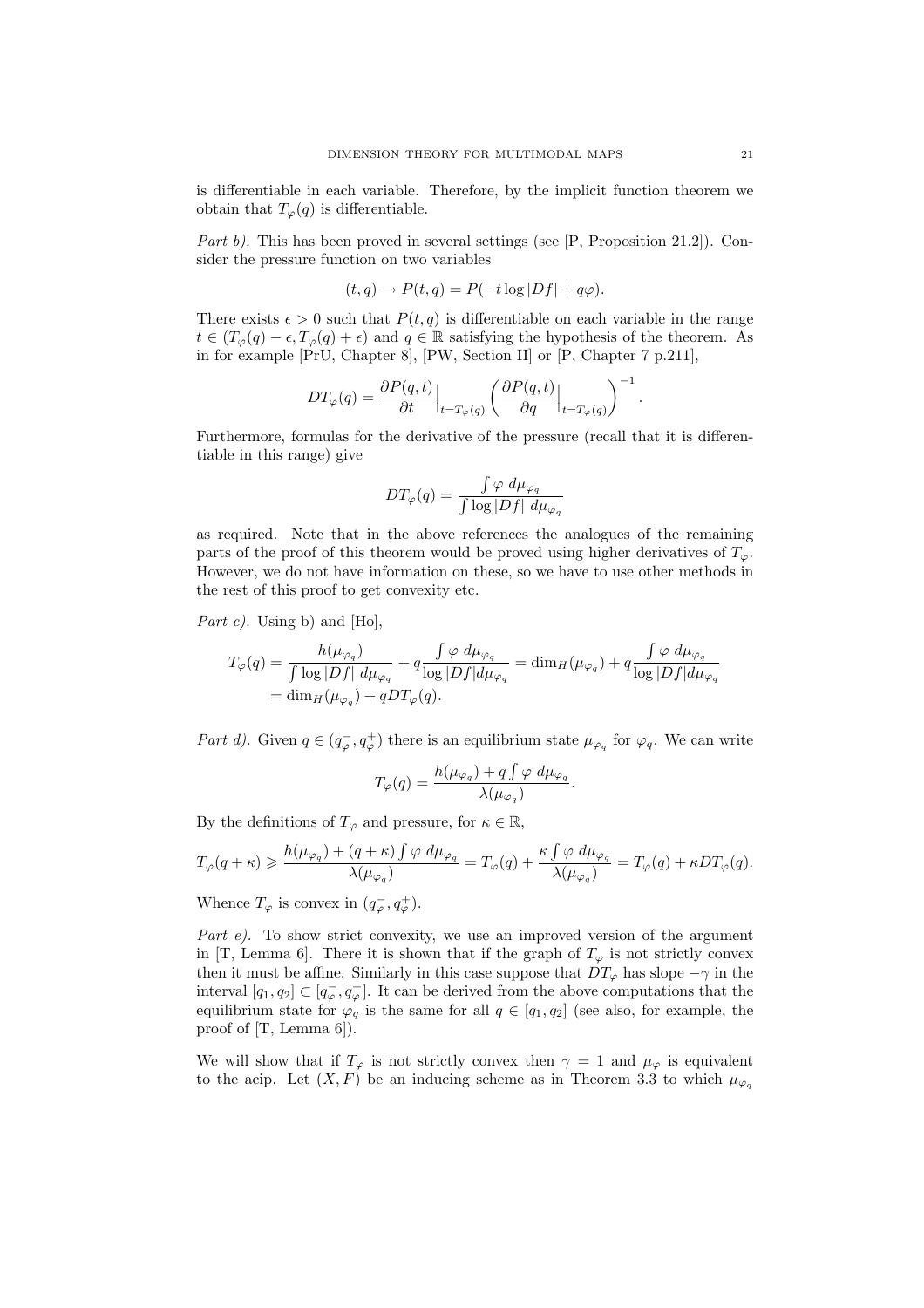is compatible. By the Gibbs property of  $\mu_{\Phi_q}$  for  $q, q + \delta \in [q_1, q_2]$ , and for  $\approx_{dis}$ meaning 'equal up to a distortion constant' we must have

$$
|X_i|^{T_{\varphi}(q)}e^{q\Phi_i}\asymp_{dis}|X_i|^{T_{\varphi}(q+\delta)}e^{(q+\delta)\Phi_i}=|X_i|^{T_{\varphi}(q)-\delta\gamma}e^{(q+\delta)\Phi_i}
$$

where  $\Phi_i := \sup_{x \in X_i} \Phi(x)$ . This implies  $|X_i|^\gamma \asymp_{dis} e^{\Phi_i}$ . We can extend this argument from 1-cylinders to any  $k$ -cylinder. This implies that we have a Gibbs measure  $\mu_{\Phi/\gamma}$  for the potential  $\Phi/\gamma$ , and indeed that  $\mu_{-\log|DF|} \equiv \mu_{\Phi/\gamma}$ . This also shows that  $P(\Phi/\gamma) = 0$ . Since f has an acip,  $\int \tau \, d\mu_{\Phi/\gamma} < \infty$  and  $\mu_{\Phi/\gamma}$  projects to a measure  $\mu_{\varphi/\gamma}$ . By Theorem 3.3(b),  $\mu_{\varphi/\gamma}$  must be an equilibrium state for  $\varphi/\gamma$  as well as for  $-\log|Df|$ , i.e.  $\mu_{\varphi/\gamma} = \mu_{ac}$ . Moreover,  $P(\varphi/\gamma) = 0$ . Since  $\varphi < 0$ ,

$$
\gamma > 1
$$
 implies  $P(\varphi) < P(\varphi/\gamma)$  and  $\gamma < 1$  implies  $P(\varphi) > P(\varphi/\gamma)$ .

Since  $P(\varphi) = P(\varphi/\gamma) = 0$ , we must have  $\gamma = 1$ , so  $\mu_{\varphi} = \mu_{ac}$  contradicting our assumption.

Part f). We may assume that  $q_{\varphi}^- < 0$ . Since the entropy of measures around  $q_{\varphi}^-$  is vanishingly small, we must have

$$
T_{\varphi}(q) = \lim_{q \searrow q_{\varphi}^-} \frac{q_{\varphi}^- \int \varphi \ d\mu_{\varphi_q}}{\lambda(\mu_{\varphi_q})}.
$$

If  $T_{\varphi}$  was not linear in  $(-\infty, q_{\varphi}^-)$ , we must have measures  $\mu$  with  $\frac{\int \varphi d\mu}{\lambda(\mu)} > \frac{\int \varphi d\mu_{\varphi q}}{\lambda(\mu_{\varphi q})}$ . This contradicts the definition of the value of  $T_{\varphi}(q_{\varphi}^{-})$ . A similar argument follows for  $q^+_{\varphi}$ .

Part g). For  $q \geqslant q^+_{\varphi}$ , we have  $T_{\varphi}(q) < 0$  and so  $\varphi_q$  is upper semicontinuous and there is an equilibrium state for  $\varphi_q$ . Using part f) we can show any equilibrium state  $\mu_{\varphi^+}$  for  $\varphi_q$  for  $q \geqslant q_{\varphi}^+$  is an equilibrium state for  $\varphi_q$  for any other  $q \geqslant q_{\varphi}^+$ . Since  $-T_{\varphi}(q)\lambda(\mu_{\varphi^-})+q\varphi=0$ , and  $\varphi<0$ , we have  $\lambda(\mu_{\varphi^-})>0$ . If  $T_{\varphi}$  was not  $C^1$  at  $q_{\varphi}^-$  then we could take a limit  $\mu$  of the measures  $\mu_{\varphi_q}$  where  $q \to q_{\varphi}^-$ . As in the proof of [IT, Theorem B],  $\mu$  must be an equilibrium state for  $\varphi_{q_{\varphi}^-}$  with  $\lambda(\mu) > 0$ , and not equal to  $\mu_{\varphi}$ -. As in [IT, Proposition 6.1], there can be at most one equilibrium state for  $\varphi_{q_{\varphi}}$  of positive Lyapunov exponent. Hence  $T_{\varphi}$  is  $C^1$  at  $q_{\varphi}^-$ , as required.  $\Box$ 

# 7. Multifractal spectrum of pointwise dimension

In this section we prove that the dimension spectrum of pointwise dimension  $\mathfrak{D}_{\mu}$  is the Legendre-Fenchel transform of the temperature function  $T_{\varphi}$ . The following is a slightly embellished version of Theorem B.

**Theorem 7.1.** Suppose that  $f \in \mathcal{F}_g$  and  $\varphi \in \mathcal{P}_H$ . If  $\mu_{\varphi} \neq \mu_{ac}$  then the dimension spectrum satisfies the following equations

$$
\mathfrak{D}_{\mu_{\varphi}}(\alpha)=\inf_{q\in\mathbb{R}}\left(T_{\varphi}(q)+q\alpha\right)
$$

for all  $\alpha \in (-DT_{\varphi}(q_{\varphi}^+), -D^+T_{\varphi}(q_{\varphi}^-))$ . Or equivalently,

$$
\mathfrak{D}_{\mu_{\varphi}}(-DT_{\varphi}(q)) = T_{\varphi}(q) - qDT_{\varphi}(q)
$$

for  $q \in (q_{\varphi}^-, q_{\varphi}^+]$ .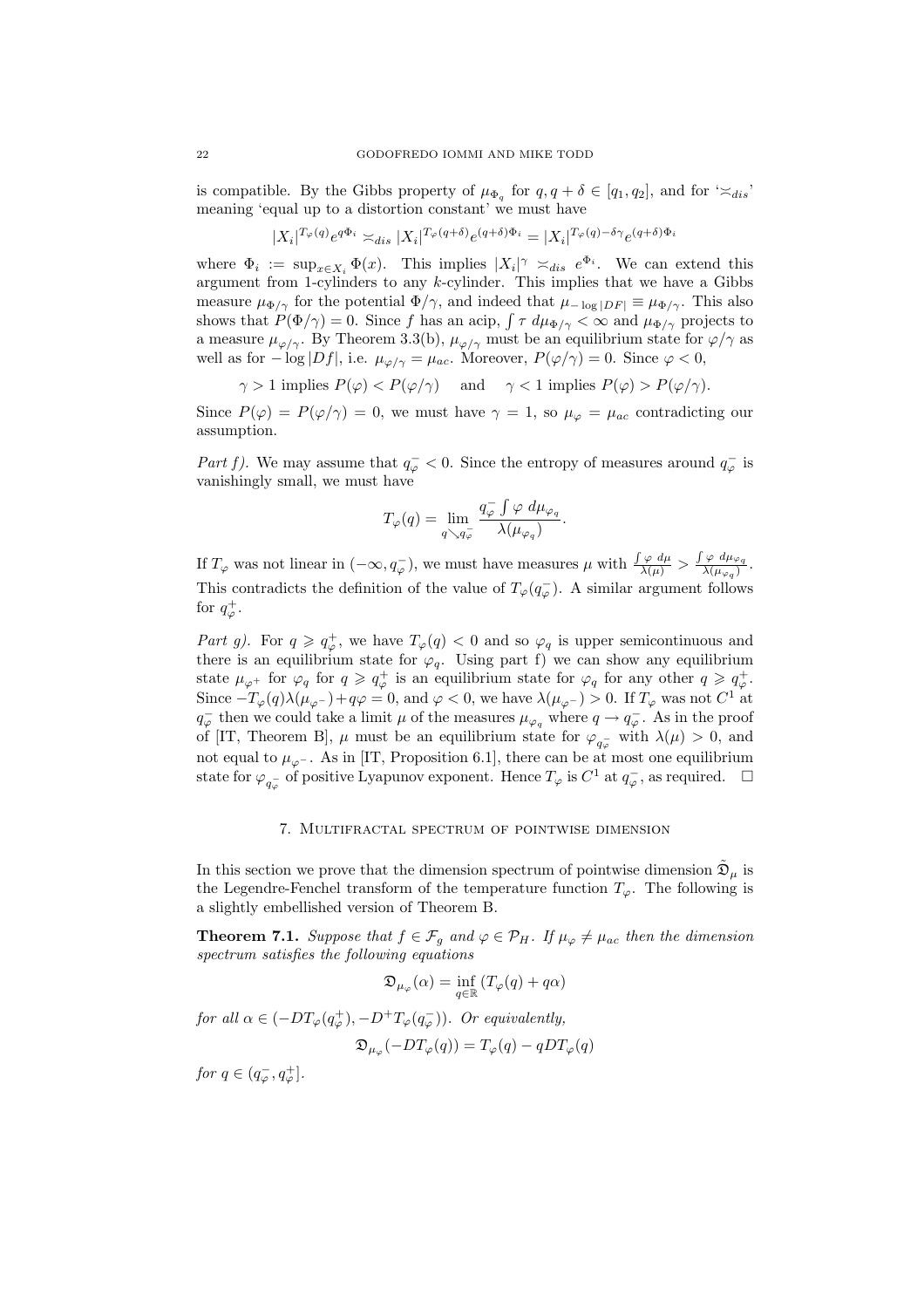**Remark 7.1.** As in Remark 4.3, we expect that  $\mathfrak{D}_{\mu}(\alpha) = \inf_{q \in \mathbb{R}} (T_{\varphi}(q) + q\alpha)$  for  $\alpha \in [-D^+T_\varphi(q_\varphi^-), -D^-T_\varphi(q_\varphi^-)].$  Similarly, if  $q \notin [q_\varphi^-, q_\varphi^+]$  then any equilibrium state  $\mu$  for  $\varphi_q$  must have  $h(\mu)=0$ . In this case  $\dim_H(\mu)=0$ . This suggests that  $\mathfrak{D}_{\mu}(\alpha) = 0$  for  $\alpha \notin (-DT_{\varphi}(q_{\varphi}^{+}), -D^{-}T_{\varphi}(q_{\varphi}^{-})]$ .

Proof of Theorem B. We begin by getting information for both the upper and lower bounds from our inducing schemes.

As in Lemma 4.2, for an inducing scheme  $(X^n, F_n)$ , for  $x \in (X^n, F_n)^\infty$ , we can define  $\delta_{\mu_{F_n,\Phi}}(x)$  and show that for  $x \in K_{\Phi_n}(\alpha)$ , we have  $\delta_{\mu_{F_n,\Phi}}(x) = d_{\mu_\Phi}(x)$ . By Propositions B.2 and B.1, for any  $y \in (X^n, F_n)^\infty$ , there is some  $k \geq 0$  such that  $x := f^k(y) \in X^n$  and  $d_{\mu_\Phi}(x) = d_{\mu_\varphi}(x) = d_{\mu_\varphi}(y)$ . Hence for  $x \in K_\varphi(\alpha) \cap (X^n, F_n)^\infty$ , we have

$$
d_{\mu_{\Phi}}(x) = d_{\mu_{\varphi}}(x) = \delta_{\mu_{F_n,\Phi}}(x).
$$

We first prove the lower bound on  $\mathfrak{D}_{\mu_{\varphi}}$ . The above argument along with that of Lemma 4.3 implies that for  $\mu_{\varphi_q}$ -a.e.  $x \in X$  and any inducing scheme with  $x \in (X, F)^\infty$ ,

$$
d_{\mu_{\varphi_q}}(x) = d_{\mu_{\Phi_q}}(x) = \frac{-\int \Phi \ d\mu_{\Phi_q}}{\lambda(\mu_{\Phi_q})} = \frac{-\int \varphi \ d\mu_{\varphi_q}}{\lambda(\mu_{\varphi_q})}.
$$

Therefore

$$
\mu_{\varphi_q}\left(I\left\backslash K_{\varphi}\left(\frac{-\int \varphi \ d\mu_{\varphi_q}}{\int \log |Df| d\mu_{\varphi_q}}\right)\right)=0.
$$

Hence by Theorem 6.2 c),

$$
\mathfrak{D}_{\mu_{\varphi}}\left(K_{\varphi}\left(\frac{-\int \varphi \ d\mu_{\varphi_q}}{\int \log |Df| d\mu_{\varphi_q}}\right)\right) \geq \dim_H(\mu_{\varphi_q}) = T_{\varphi}(q) - qDT_{\varphi}(q).
$$

By Theorem 6.2 b) we obtain the lower bounds for  $\mathfrak{D}_{\mu_{\varphi}}$  for any  $\alpha$  in the range of the derivative of  $T_{\varphi}$ .

Similarly for the upper bound, as in Lemma 4.2 we obtain

$$
\dim_H(K_{\varphi}(\alpha)) \leqslant \max \left\{ \sup_n \{ \dim_H(K_{\Phi_n}(\alpha)) \}, \dim_H (I \setminus (\cup_n (X^n, F_n)^{\infty})) \right\}.
$$

By [I1],  $\dim_H(K_{\Phi_n}(\alpha)) = T_{\Phi_n}(q) - qDT_{\Phi_n}(q)$ . By the final part of Proposition 6.2,  $T_{\Phi_n}(\alpha) = T_{\varphi}(\alpha)$  for  $q \in (q_{\varphi}^-, q_{\varphi}^+)$ . Since  $\dim_H (I \setminus (\cup_n (X^n, F_n)^\infty)) = 0$ , we thus obtain  $\dim_H(K_\varphi(\alpha)) \leq T_\varphi(\alpha) - qDT_\varphi$  as required.

The following result is a consequence of the Legendre-Fenchel relation between the temperature function and the dimension spectrum. Let us stress that there is strong contrast between the behaviour of the dimension spectrum described in Theorem 7.2 and the dimension spectrum for equilibrium states in hyperbolic systems (see for example  $[P, Chapter 7]$ . The lack of hyperbolicity of the map  $f$  is reflected in the regularity properties of the spectrum.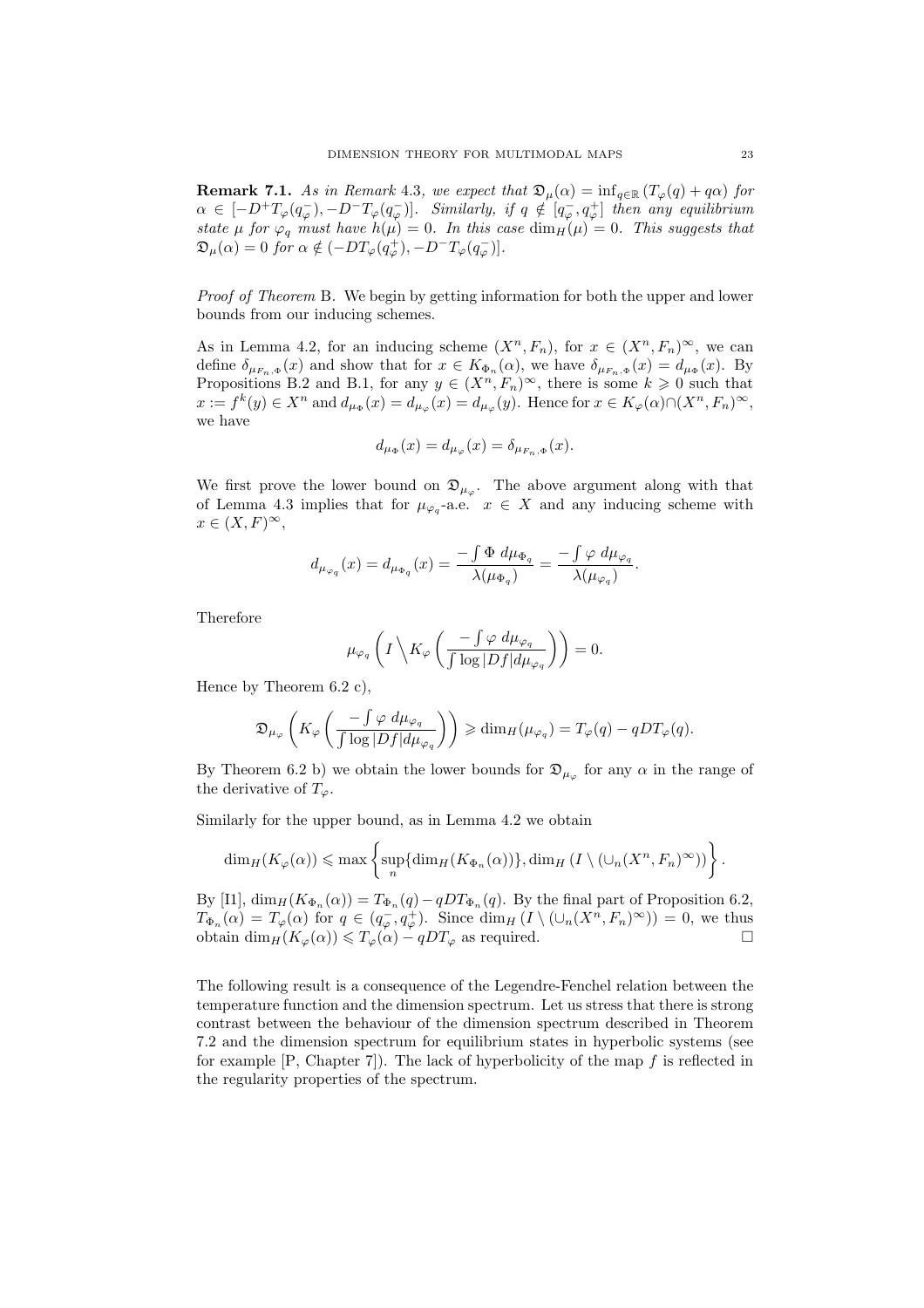**Theorem 7.2.** Suppose that  $f \in \mathcal{F}_g$ ,  $\varphi \in \mathcal{P}_H$  and  $\mu_{ac} \neq \mu_{\varphi}$ . Assume that the temperature function is such that

$$
T_{\varphi}(q) = \begin{cases} \text{infinite} & \text{if } q < 0, \\ \text{finite} & \text{if } q \geqslant 0. \end{cases}
$$

Then the domain of  $\mathfrak{D}_{\mu_{\varphi}}$  is unbounded. Moreover,  $D^+T_{\varphi}(0) = \frac{\int \varphi \, d\mu_{ac}}{\lambda(\mu_{ac})}$  and for every  $\alpha \geqslant -D^{+}T_{\varphi}(0)$  we have that  $\mathfrak{D}_{\mu_{\varphi}}(\alpha) = T_{\varphi}(0) = 1$ .

*Proof.* The usual derivative formulas imply that if there exists a measure  $\mu_{\varphi_0}$  for the potential  $\varphi_0$  then  $D^+T_{\varphi}(0) = \frac{\int \varphi \ d\mu_{\varphi_0}}{\lambda(\mu_{\varphi_0})}$ . Since  $\varphi_0 := -\log |Df|$ , as in [L],  $\mu_{\varphi_0} = \mu_{ac}$  the acip. The fact that  $\mathfrak{D}_{\mu_\varphi}(\alpha) = T_\varphi(0)$  for  $\alpha \geq -D^+T_\varphi(0)$  follows as in Lemma 4.2.  $\Box$ 

We finish this section by giving a proposition which gives further information on the condition  $\mu_{\varphi} \neq \mu_{ac}$  imposed in the above theorems. One way that  $\mu_{\varphi}$  can be equal to  $\mu_{ac}$  is if  $\varphi$  is *cohomologous* to  $-\log|Df|$ , that is if there exists a solution  $\psi: I \to \mathbb{R}$  to the equation

$$
\varphi = -\log|Df| + \psi \circ f - \psi. \tag{7}
$$

It is unknown if this is the only way that  $\mu_{\varphi}$  can be equal to  $\mu_{ac}$ . The study of such equations, and their smoothness is part of Livšic theory, studied for interval maps with critical points in [BHN].

Let  $\mathcal{F}'_g \supset \mathcal{F}_g$  be the class of maps as above, but allowing preperiodic critical points. The following result is proved using ideas from [BHN].

**Proposition 7.1.** Let  $f \in \mathcal{F}'_g$  be a unimodal map. If  $\varphi: I \mapsto \mathbb{R}$  is a Hölder function then the only way  $(7)$  can have a solution is if the critical point is preperiodic.

*Proof.* Theorem 6 of [BHN] holds for  $f \in \mathcal{F}'_g$ . Therefore the potential  $\varphi' := \varphi +$  $log|Df|$  satisfies the conditions in [BHN, Theorem 6]: in particular it satisfies condition (2) of [BHN, Section 3.1] for example. By that theorem, any solution  $\psi$ to the equation  $\varphi' = \psi \circ f - \psi$  must be Hölder continuous. Letting c be the critical point, we may assume that  $f(c)$  is a maximum for f. As in [BHN, Corollary 3],  $\psi$  must be bounded on any interval compactly contained in  $[f^2(c), f(c)]$ . But by construction,  $\psi$  must be unbounded on any element of  $\cup_{n\geq 1} f^n(c)$ . In the case of transitive unimodal maps, this can only occur when  $f^2(c) = 0$  and 0 is a fixed  $\Box$  point.

# Appendix A. The proof of Theorem 3.3

In this section we explain the essential parts the proof of Theorem 3.3, which can otherwise be found in  $[T]$ . The theorem is the same as  $[IT, Theorem 6.1]$  except for the inclusion of equilibrium states for Hölder continuous potentials in the second part and, most importantly, the final assertion. The generalisation of the second part of [IT, Theorem 6.1] for such equilibrium states follows immediately from the arguments in [IT]. To prove the final assertion, we will need to revisit the method of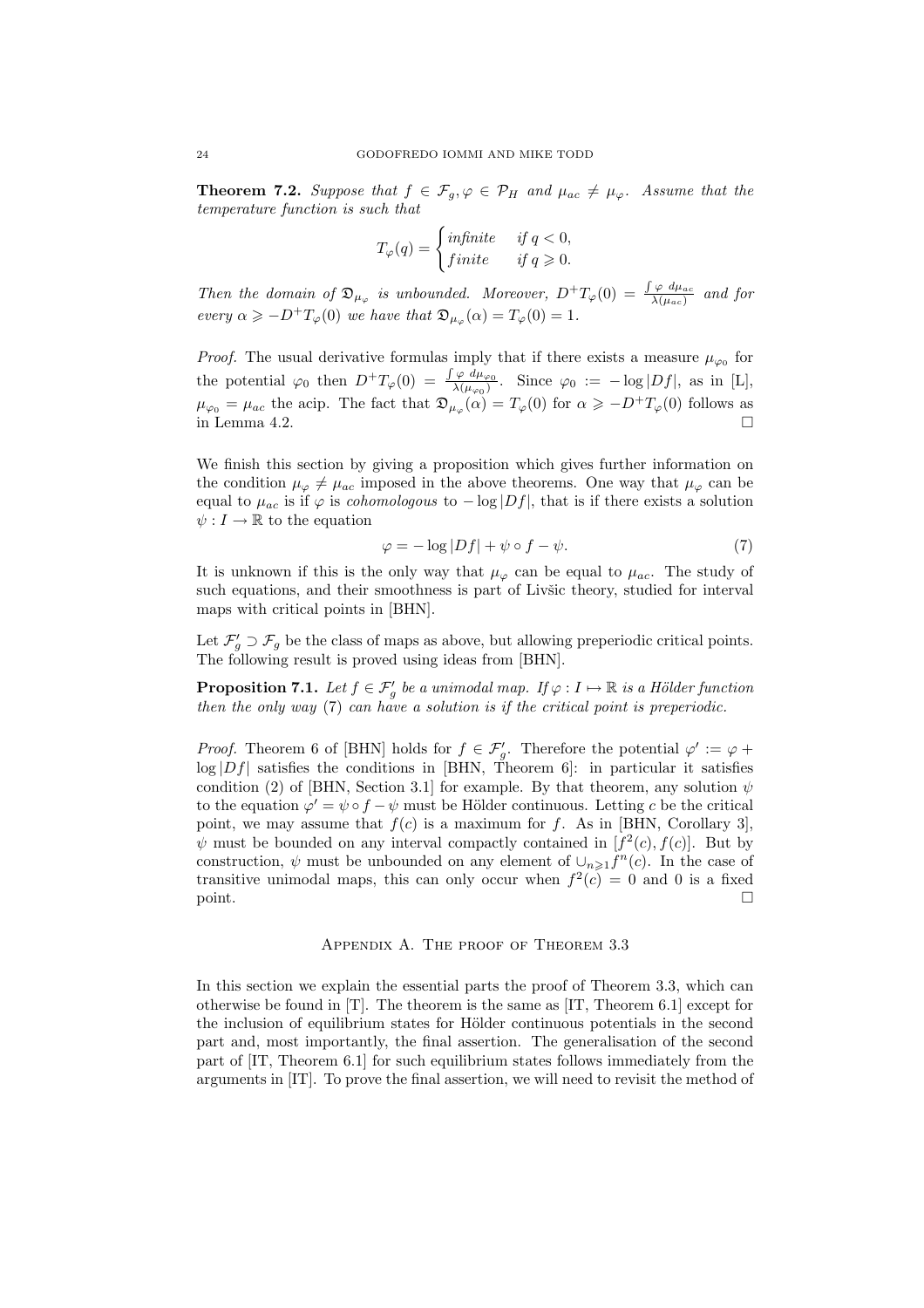producing the inducing schemes. This involves the Hofbauer extension, sometimes also known as a Hofbauer tower, whose construction we give below.

We first consider the dynamically defined cylinders. We let  $\mathcal{P}_0 := I$  and  $\mathcal{P}_n$  denote the collection of maximal intervals  $\mathbf{C}_n$  so that  $f^n : \mathbf{C}_n \to f^n(\mathbf{C}_n)$  is a homeomorphism. We let  $C_n[x]$  denote the member of  $\mathcal{P}_n$  containing x. If  $x \in \bigcup_{n \geq 0} f^{-n}(\mathcal{C}r)$ there may be more than one such interval, but this ambiguity will not cause us any problems here.

The Hofbauer extension is defined as

$$
\hat{I}:=\bigsqcup_{k\geqslant 0}\bigsqcup_{\mathbf{C}_k\in\mathcal{P}_k}f^k(\mathbf{C}_k)/\sim
$$

where  $f^k(\mathbf{C}_k) \sim f^{k'}(\mathbf{C}_{k'})$  as components of the disjoint union  $\hat{I}$  if  $f^k(\mathbf{C}_k) =$  $f^{k'}(\mathbf{C}_{k'})$  as subsets in I. Let D be the collection of domains of  $\hat{I}$  and  $\pi : \hat{I} \to I$ be the natural inclusion map. A point  $\hat{x} \in \hat{I}$  can be represented by  $(x, D)$  where  $\hat{x} \in D$  for  $D \in \mathcal{D}$  and  $x = \pi(\hat{x})$ . Given  $\hat{x} \in \hat{I}$ , we can denote the domain  $D \in \mathcal{D}$  it belongs to by  $D_{\hat{x}}$ .

The map  $\hat{f} : \hat{I} \to \hat{I}$  is defined by

$$
\hat{f}(\hat{x}) = \hat{f}(x, D) = (f(x), D')
$$

if there are cylinder sets  $\mathbf{C}_k \supset \mathbf{C}_{k+1}$  such that  $x \in f^k(\mathbf{C}_{k+1}) \subset f^k(\mathbf{C}_k) = D$  and  $D' = f^{k+1}(\mathbf{C}_{k+1})$ . In this case, we write  $D \to D'$ , giving  $(\mathcal{D}, \to)$  the structure of a directed graph. Therefore, the map  $\pi$  acts as a semiconjugacy between  $\hat{f}$  and  $f$ :

$$
\pi\circ\hat{f}=f\circ\pi.
$$

We denote the 'base' of  $\hat{I}$ , the copy of  $I$  in  $\hat{I}$  by  $D_0$ . For  $D \in \mathcal{D}$ , we define lev(D) to be the length of the shortest path  $D_0 \to \cdots \to D$  starting at the base  $D_0$ . For each  $R \in \mathbb{N}$ , let  $\hat{I}_R$  be the compact part of the Hofbauer extension defined by the disjoint union

$$
\hat{I}_R := \sqcup \{ D \in \mathcal{D} : \text{lev}(D) \leq R \}.
$$

For maps in F, we can say more about the graph structure of  $(\mathcal{D}, \rightarrow)$  since Lemma 1 of [BT2] implies that if  $f \in \mathcal{F}$  then there is a closed primitive subgraph  $\mathcal{D}_{\mathcal{T}}$  of  $\mathcal{D}$ . That is, for any  $D, D' \in \mathcal{D}_{\mathcal{T}}$  there is a path  $D \to \cdots \to D'$ ; and for any  $D \in \mathcal{D}_{\mathcal{T}}$ , if there is a path  $D \to D'$  then  $D' \in \mathcal{D}_{\mathcal{T}}$  too. We can denote the disjoint union of these domains by  $\hat{I}_{\mathcal{T}}$ . The same lemma says that if  $f \in \mathcal{F}$  then  $\pi(\hat{I}_{\mathcal{T}}) = \Omega$  and  $\hat{f}$ is transitive on  $\hat{I}_{\mathcal{T}}$ .

Given  $\mu \in \mathcal{M}_{erg}$ , we say that  $\mu$  lifts to  $\hat{I}$  if there exists an ergodic  $\hat{f}$ -invariant probability measure  $\hat{\mu}$  on  $\hat{I}$  such that  $\hat{\mu} \circ \pi^{-1} = \mu$ . For  $f \in \mathcal{F}$ , if  $\mu \in \mathcal{M}_{erg}$  and  $\lambda(\mu) > 0$  then  $\mu$  lifts to  $\hat{I}$ , see [K2, BK].

We let  $\iota := \pi|_{D_0}^{-1}$ . Note that there is a natural distance function  $d_{\hat{I}}$  within domains  $D \in \mathcal{D}$  (but not between them) induced from the Euclidean metric on I.

We obtain our inducing scheme as a first return map in the Hofbauer extension. That is, we choose  $\hat{X} \subset \hat{I}_{\mathcal{T}}$  and use a first return map to  $\hat{X}$  to give the inducing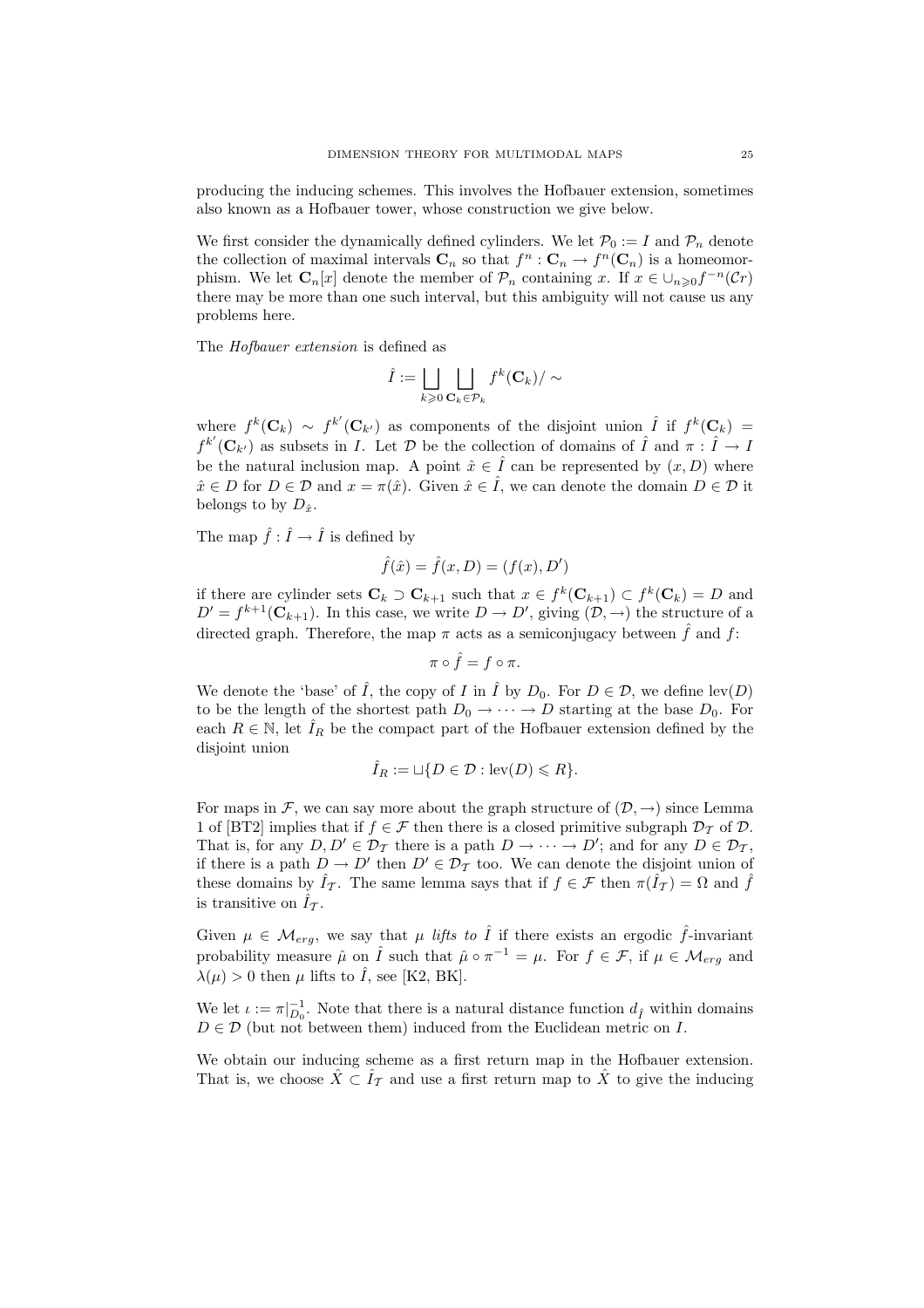scheme on  $X := \pi(\hat{X})$ . We will always choose X to be a cylinder in  $\mathcal{P}_n$ , for various values of  $n \in \mathbb{N}$ .

The set  $\hat{X}$  is an interval in a single domain  $D \in \mathcal{D}_{\mathcal{T}}$ . Then for  $x \in X$  there exists a unique  $\hat{x} \in \hat{X}$  so that  $\pi(\hat{x}) = x$ . Then  $\tau(x)$  is defined as the first return time of  $\hat{x}$ to  $\hat{X}$ . We choose  $\hat{X}$  so that  $X \in \mathcal{P}_n$  for some n, and  $\hat{X}$  is compactly contained in D. These properties mean that  $(X, F, \tau)$  is an inducing scheme which is *extendible*. That is to say, letting  $X' = \pi(D)$ , for any domain  $X_i$  of  $(X, F)$  there is an extension of  $f^{\tau_i}$  to  $X'_i \supset X_i$  so that  $f^{\tau_i}: X'_i \to X'$  is a homeomorphism. By [SV, Theorem  $C(2)$ , this means that  $(X, F)$  has uniformly bounded distortion, with distortion constant depending on  $\delta := d_{\hat{I}}(\hat{X}, \partial D)$ . In this way, we can cover  $\hat{I} \setminus \partial \hat{I}$  with a countable number of sets  $\hat{X}$ . Since any ergodic measure with positive Lyapunov exponent lifts to  $\hat{I}$ , this means that there is some  $\hat{X}$  chosen in this way for which  $\hat{\mu}(\hat{X}) > 0$  and so  $\mu$  is compatible with the corresponding inducing scheme. The fact that our equilibrium states are compatible to all inducing schemes follows from [IT, Section 6].

The main difference between Theorem 3.3 and [IT, Theorem 6.1] is that we are able to show that the following type of points are in  $\cup_n (X^n, F_n)^\infty$ .

**Definition A.1.** Let  $f \in \mathcal{F}$  and  $\varepsilon > 0$ . We say that  $x \in I$  goes to  $\varepsilon$ -large scale at time n if the interval  $(f^{n}(x) - \varepsilon, f^{n}(x) + \varepsilon)$  can be pulled back diffeomorphically by the branch of  $f^{-n}$  corresponding to the orbit of x. We say that x goes to large scale infinitely often if there exists  $\varepsilon > 0$  such that x goes to  $\varepsilon$ -large scale for infinitely many times  $n \in \mathbb{N}$ .

The argument of [K2, Theorem 5] implies that for any  $\varepsilon > 0$  there exists  $R \in \mathbb{N}$  such that if x goes to  $\varepsilon$ -large scale infinitely often then  $\iota x$  maps into  $\hat{I}_R$  by  $\hat{f}$  infinitely often. Therefore, such an x is contained in  $\cup_{n=1}^{\infty} (X^n, F_n)^\infty$ : indeed there exists  $N = N(\varepsilon) \in \mathbb{N}$  such that  $\iota x \in \bigcup_{n=1}^{N} (X^n, F_n)^\infty$ . The final part of the argument for c) is provided by Rivera-Letelier and Shen [RS, Corollary 6.3]. This implies that for a map in  $\mathcal{F}_q$  for all  $\eta > 0$  there exists  $\varepsilon > 0$  such that the set of points which do not go to  $\varepsilon$ -large scale infinitely often has Hausdorff dimension less than  $\eta$ . Note that c) also follows for any  $f \in \mathcal{F}$  which is 'backward contracting', see [RS] for the definition (in [BRSS] it is shown that all  $f \in \mathcal{F}_q$  satisfy this condition).

### Appendix B. The dimension of induced measures

In this section we give the relation between pointwise dimension of a measure and its induced version, which can also be found in [T]. As in [BT1, Lemma 4], if  $\varphi$  is Hölder then the induced potential  $\Phi$  for any of our inducing schemes has summable variations. Note that there was an error in that proof, pointed out to the authors by W. Shen and J. Rivera-Letelier. The proof is corrected by using [RS, Theorem A].

The following proposition is proved in [K1]. A more general version is proved in [T]. Note that the uniqueness of the measures here is shown in [IT, Section 6], see also for example [D, Theorem 8].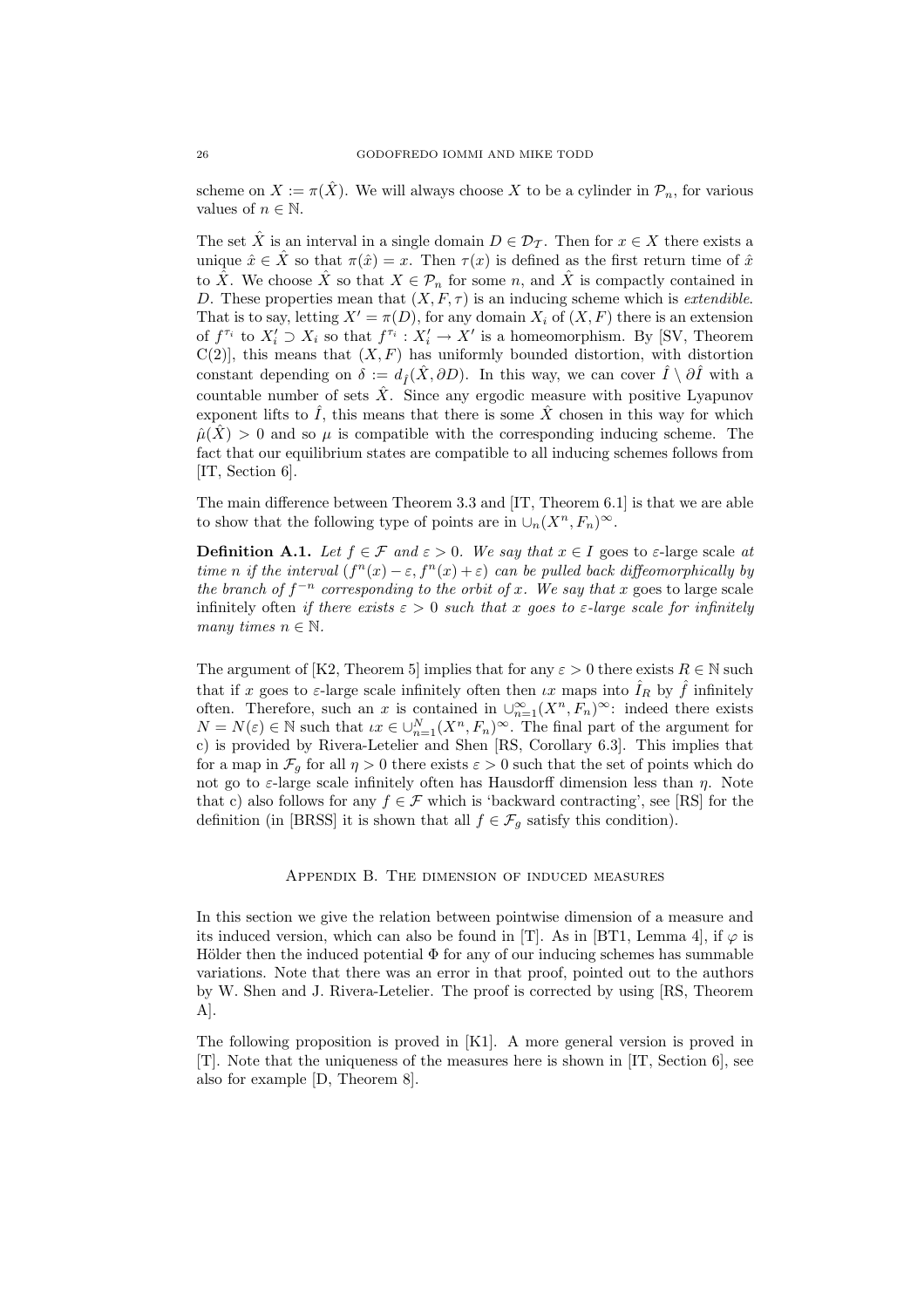**Proposition B.1.** Given  $f \in \mathcal{F}$  and a Hölder potential  $\varphi \in \mathcal{P}$ , then there exists an equilibrium state  $\mu_{\varphi}$  and a  $\varphi$ -conformal measure  $m_{\varphi}$  and  $C_{\varphi} > 0$  so that  $\frac{d\mu_{\varphi}}{dm_{\varphi}}$  is uniformly bounded away from 0 and  $\infty$ .

Notice that this implies that  $d_{m_{\varphi}} = d_{\mu_{\varphi}}$  and, by the conformality of  $m_{\varphi}$ ,  $d_{\mu_{\varphi}}(x) =$  $d_{\mu_{\varphi}}(f^n(x))$  for all  $n \in \mathbb{N}$ .

**Proposition B.2.** Suppose that  $f \in \mathcal{F}$  satisfies (1) and  $\varphi \in \mathcal{P}$  is a Hölder potential. For any inducing scheme  $(X, F)$  as in Theorem 3.3 with induced potential  $\Phi: X \to \mathbb{R}$ , for the equilibrium states  $\mu_{\varphi}$  for  $(I, f, \varphi)$  and  $\mu_{\Phi}$  for  $(X, F, \Phi)$ , there exists  $C_{\Phi} > 0$  so that

$$
\frac{1}{C_\Phi}\leqslant \frac{d\mu_\Phi}{d\mu_\varphi}\leqslant C_\Phi.
$$

*Proof of Proposition B.2.* Suppose that  $(X, F)$  is an inducing scheme as in the statement, with induced potential  $\Phi$ . Since  $m_{\varphi}$  is  $\varphi$ -conformal, the measure  $\frac{m_{\varphi}|X}{m_{\varphi}(X)}$ is Φ-conformal. Since the Φ-conformal measure is unique,  $m_{\Phi} = \frac{m_{\varphi}|X}{m_{\varphi}(X)}$ . Since by Proposition B.1,  $\frac{d\mu_{\varphi}}{dm_{\varphi}}$  is bounded above and below, and since  $\frac{d\mu_{\Phi}}{dm_{\Phi}}$  is uniformly bounded above and below, this implies that  $\frac{d\mu_{\Phi}}{d\mu_{\varphi}}$  is also uniformly bounded above and below.  $\Box$ 

We use the above proposition in the proof of Theorem B to show that  $d_{\mu_{\varphi}}(x) =$  $d_{\mu_{\Phi}}(x)$  for a full Hausdorff dimension set of points in  $K_{\varphi}(\alpha)$ .

#### **REFERENCES**

- [AL] A. Avila, M. Lyubich, Hausdorff dimension and conformal measures of Feigenbaum Julia sets, J. Amer. Math. Soc. 21 (2008) 305–363.
- [Ba] L. Barreira, Dimension and recurrence in hyperbolic dynamics, Progress in Mathematics, 272. Birkhäuser Verlag, Basel, 2008.
- [BaI] L. Barreira G. Iommi, Phase transitions and Multifractal analysis for parabolic horseshoes, to appear in Israel J. Math.
- [BPS] L. Barreira, Y. Pesin, J. Schmeling, On a general concept of multifractality: multifractal spectra for dimensions, entropies, and Lyapunov exponents. Multifractal rigidity, Chaos 7 (1997) 27–38.
- [BaS] L. Barreira, J. Schmeling, Sets of "non-typical" points have full topological entropy and full Hausdorff dimension, Israel J. Math. 116 (2000) 29–70.
- [BHN] H. Bruin, M. Holland, M. Nicol, Livšic regularity for Markov systems, Ergodic Theory Dynam. Systems 25 (2005) 1739–1765.
- [BK] H. Bruin, G. Keller, Equilibrium states for S-unimodal maps, Ergodic Theory Dynam. Systems 18 (1998) 765–789.
- [BRSS] H. Bruin, J. Rivera-Letelier, W. Shen, S. van Strien, Large derivatives, backward contraction and invariant densities for interval maps, Invent. Math. 172 (2008) 509–593.
- [BT1] H. Bruin, M. Todd, *Equilibrium states for potentials with* sup  $\varphi$  − inf  $\varphi$  <h <sub>top</sub>(f), Comm. Math. Phys. 283 (2008) 579-611.
- [BT2] H. Bruin, M. Todd, Equilibrium states for interval maps: the potential -tlog |Df|, Ann. Sci. École Norm. Sup.  $(4)$  **42** (2009) 559–600.
- [C] S. Cedervall, Invariant measures and decay of correlations for S-multimodal interval maps, Thesis, Imperial College, London, 2006.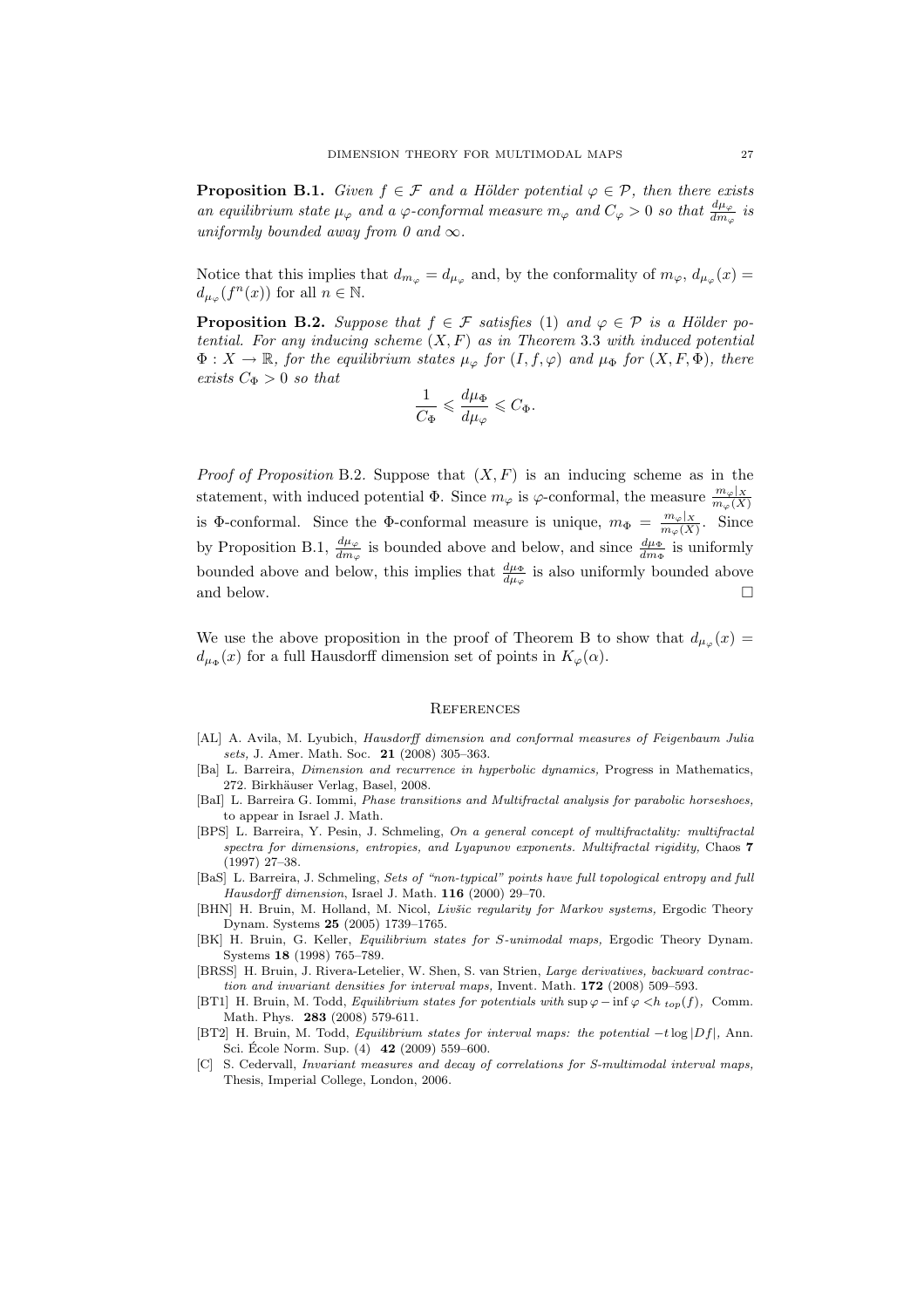- [DU] M. Denker, M. Urbański, On the existence of conformal measures, Trans. Amer. Math. Soc. 328 (1991) 563–587.
- [D] N. Dobbs, Measures with positive Lyapunov exponent and conformal measures in rational dynamics, To appear in Trans. Amer. Math. Soc. (arXiv:0804.3753).
- [GPR] K. Gelfert, F. Przytycki, M. Rams, Lyapunov spectrum for rational maps, Math. Annalen. 348 (2010) 965–1004
- [GR] K. Gelfert, M. Rams, The Lyapunov spectrum of some parabolic systems, Ergodic Theory Dynam. Systems 29 (2009) 919-940.
- [HMU] P. Hanus, R.D. Mauldin, M. Urbański, Thermodynamic formalism and mutifractal analysis of conformal infinite iterated function systems, Acta Math. Hungar. 96 (2002) 27-98.
- [Ho] F. Hofbauer, Local dimension for piecewise monotonic maps on the interval, Ergodic Theory Dynam. Systems 15 (1995) 1119–1142.
- [HRS] F. Hofbauer, P. Raith, T. Steinberger, Multifractal dimensions for invariant subsets of piecewise monotonic interval maps, Fund. Math. 176 (2003) 209–232.
- [I1] G. Iommi, Multifractal analysis for countable Markov shifts, Ergodic Theory Dynam. Systems 25 (2005) 1881-1907.
- [I2] G. Iommi, Multifractal analysis of Lyapunov exponent for the backward continued fraction map, Ergodic Theory Dynam. Systems. 30 (2010) 211–232.
- [IK] G. Iommi, J. Kiwi, *The Lyapunov spectrum is not always concave*, J. Stat. Phys. **135** 535-546 (2009).
- [IT] G. Iommi, M. Todd, Thermodynamic formalism for multimodal maps, Comm. Math. Phys. 300 (2010) 65–94.
- [JR] T. Jordan, M. Rams, Multifractal analysis of weak Gibbs measures for non-uniformly expanding  $C^1$  maps, Online at Ergodic Theory Dynam. Systems.
- [K1] G. Keller, Generalized bounded variation and applications to piecewise monotonic transformations, Z. Wahrsch. Verw. Gebiete 69 (1985) 461–478.
- [K2] G. Keller,Lifting measures to Markov extensions, Monatsh. Math. 108 (1989) 183–200.
- [K3] G. Keller, *Equilibrium states in ergodic theory*, London Mathematical Society Student Texts, 42. Cambridge University Press, Cambridge, 1998.
- [KeS] M. Kesseböhmer, B. Stratmann A multifractal analysis for Stern-Brocot intervals, continued fractions and Diophantine growth rates, Journal für die reine und angewandte Mathematik (Crelles Journal) 605 (2007) 133-163.
- [L] F. Ledrappier, Some properties of absolutely continuous invariant measures on an interval, Ergodic Theory Dynam. Systems 1 (1981) 77–93.
- [MU1] R. Mauldin, M. Urbański Dimensions and measures in infinite iterated function systems. Proc. London Math. Soc. (3) 73 (1996), no. 1, 105–154.
- [MU2] R. Mauldin, M. Urbański, Gibbs states on the symbolic space over an infinite alphabet, Israel J. Math. 125 (2001), 93–130.
- [MS] W. de Melo, S. van Strien, One dimensional dynamics, Ergebnisse Series 25, Springer– Verlag, 1993.
- [Na] K. Nakaishi, Multifractal formalism for some parabolic maps, Ergodic Theory Dynam. Systems 24 (2000) 843-857.
- [NS] T. Nowicki, D. Sands, Non-uniform hyperbolicity and universal bounds for S-unimodal maps, Invent. Math. 132 (1998) 633–680.
- [O] L. Olsen, A multifractal formalism, Advances in Mathematics 116 (1995) 82-196.
- Y. Pesin, Dimension Theory in Dynamical Systems, CUP 1997.
- [PW] Y. Pesin, H. Weiss, A multifractal analysis of equilibrium measures for conformal expanding maps and Moran-like geometric constructions, J. Statist. Phys. 86 (1997) 233–275.
- [PolW] M. Pollicott, H. Weiss, Multifractal analysis of Lyapunov exponent for continued fraction and Manneville-Pomeau transformations and applications to Diophantine approximation, Comm. Math. Phys. 207 (1999) 145–171.
- [Pr] F. Przytycki, Lyapunov characteristic exponents are nonnegative, Proc. Amer. Math. Soc. 119 (1993) 309–317.
- [PRS] F. Przytycki, J. Rivera-Letelier, S. Smirnov, Equivalence and topological invariance of conditions for non-uniform hyperbolicity in the iteration of rational maps, Invent. Math. 151 (2003) 2963.
- [PrU] F. Przytycki, M. Urbański, Fractals in the Plane, Ergodic Theory Methods, Cambridge University Press 2010.